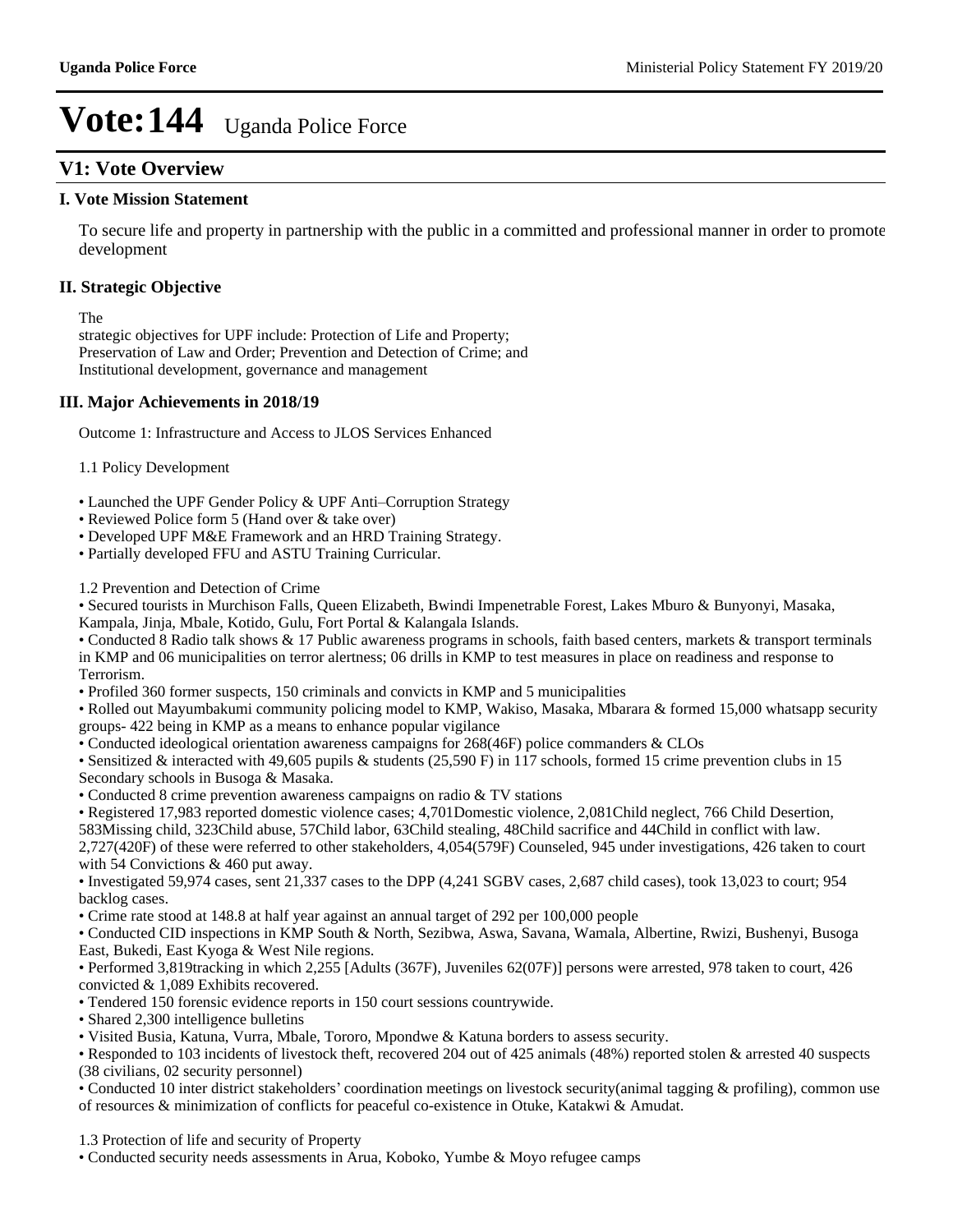- Inspected 119 Private security organizations countrywide.
- Established and operationalized policing in the new districts of Kasanda, Bugweri & Nabilatuk
- Re-established the 999 Motorized Patrol System in KMP and 15 highways for quick response to incidents on 24/7 basis
- Policed all public functions, events & festivities; Bye-Election for MPs, Mayors & Councilors in the new municipalities of
- Apac, Bugiri, Kotido, Sheema, Nebbi, Njeru & Busia
- Maintained presence on Migingo Islands to manage tensions
- Conducted 285 Fika Salama operations where 19,569(30%F) offenders were arrested.
- Sensitized 2,532 pupils (1,236F) school children in Albertine Region on Road safety.
- Inspected 8 driving schools in KMP for compliance to standards & regulations.
- Tested 23,376 (30%F) learner drivers.
- Conducted operations to ensure compliance with traffic regulations within KMP with 1582 boda boda riders fined.
- Established special patrol groups in the problem areas of Mayuge, Namayingo, Jinja, Bugiri, Kasese, Fort Portal, Ntoroko, Bundibugyo Migingo & Lolwe Islands.
- Conducted 44 operations in KMP-Kiira, Wakiso, Nalukolongo, Kinawataka & Bukasa in which 2,655 suspects were arrested and 1,458 arraigned in court; 1,197 handed over to their LCs.
- Provided security to all vital installations and 20 refugee camps.
- Maintained law and order in 40 riots and unlawful demonstrations within KMP.
- Handled 492 fire emergencies in which 82 (24F) people sustained injuries and 42 (7F) lost their lives.
- Sensitized 10,310 people on fire & water safety at Kalangala, Ggaba, Buvuma &Kasenyi landing sites, Ndeba timber yard & Kitante Primary School
- Trained 12 security guards of St Balikudembe market in fire safety and firefighting.
- Conducted 12 maritime safety enforcement operations in which 2 boat owners were taken to court, 24 boats and 100 pieces of lifejackets in poor state impounded.
- Responded to 35 maritime emergencies in which 126 people were rescued, 54 bodies retrieved, 01 Leisure Boat- the MV Templar boat on Mutima Beach and property worth 75m recovered.
- Conducted Outreach trainings in Buvuma and Entebbe for 144 people (Buvuma 65M, 11F and Entebbe 60M, 08F)
- Secured 46 oil & gas installations to keep out trespassers such as cattle keepers

Conducted reconnaissance and demining in Mubende, Kakumiro, Kyankwanzi, Rakai & Kyotera-Mutukula in preparation for the Oil Pipeline.

1.4 Promotion of professionalism and management accountability

- Conducted mini restructuring & realignment of the command structure especially in CID & territorial command.
- Conducted HRMS and CRMS systems enhancement assessment to meet current user needs.
- Installed 1,179 CCTV cameras at 530 sites; DMR Communication in Greater Masaka.
- Established 21 operations command centres
- Conducted manpower audit &recorded attrition of 684 personnel (1.58%)
- Apprised 43,321 (9041F) personnel.

Trained 1410 officers (210F) in various Police disciplines (Investigations, command, Aeronautics, Diving, ToT, Law Course,

intelligence, planning & budgeting, Risk based audit, Integrated Maritime security, 03 pilots in USA, disciplinary court) Assessed readiness of training institutions to train 10,000 recruits in preparation for 2021 general elections.

Processed land titles for Amudat & ASTU block, Kitagata, Bukedea, Kibuku, Merikit, Busia, Sheema, Amuria, Abim, bududa,

sironko, Bulucheke, Kaberamaido, Mutukula, Buhweju & Lyama police units

Conducted Cadastral Survey and Deed planning for Amudat barracks, Cheptokol, Karita, Lokales & Moron P/posts.

Opened land boundary for Arua station & barracks, Mbarara Police Riffle range & Kashari

Carried out pre-shipment inspection of the fixed wing aircraft awaiting delivery.

Finalized the Architectural design of the Helicopter maintenance center at Jinja airstrip

Honoured 39% contractual obligation on administrative, specialized & operational vehicles; 50% automation of Traffic EPS; 20.57% specialized machinery & equipment; 4.75% classified ICT equipment

1.5 Regional Integration and Cooperation

- Conducted FTX pre-joint training drills for 362 (119F) personnel & developed Preliminary CPX Storyline document;
- Issued 22,608 Certificates of good conduct and 152 Certificates of motor vehicle clearance.
- Prepared 200FPU officers for deployment in Somalia
- Participated in 12 Bilateral meetings for enhanced Police Cooperation.

Outcome 2: Observance of Human Rights & Fight against Corruption Promoted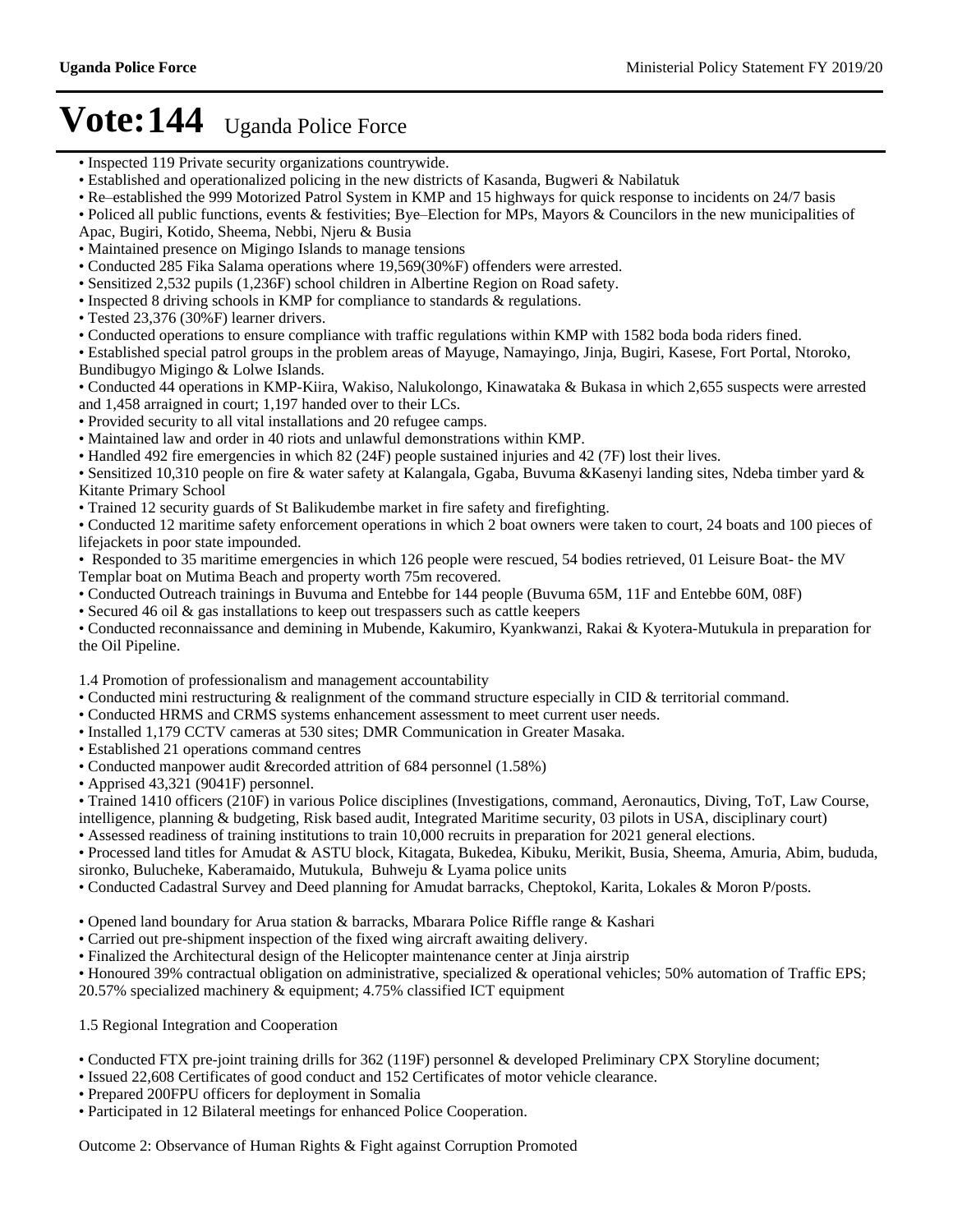2.1 Protect and promote rights of suspects and customer care

• Kept barracks environment clean through 49 cesspool emptying trips, De-silted 4 septic tanks at Naguru, Kajjansi, Busia  $\&$ Kamuli, collected garbage & reconstructed a protected well in Nsambya barracks.

Handled 196 Disciplinary case files for advice from 8 police regions

Sensitized 150(23F) officers on Human Rights concepts & handling of officers disciplinary cases

• Inspected 67 Police detention cells to assess human rights observance.

• Embarked on re-modeling soil bucket system cells to accommodate water borne toilets.

• Paid workman's compensation to 16 officers injured/died during course of duty

2.2 Welfare, Production & Accommodation.

Continued with construction of Namanve Motor Vehicle Maintenance Centre (phase II)(80% complete); 420 Naguru staff apartments (1 block completed, 3 blocks roofed, 3 super structures complete).

Completed the Substructure of Lyantonde police station

Completing Budaka Police Station & mobilized materials for Budaka barracks

Attended to 21,887 Patients (12,149F) of whom 4,691(2,591F) were children aged 0-4years covering antenatal, post antenatal, immunization, 94 mothers on HIV care, 46 (35F) CD4 cell count clients and 161(83F) viral load clients; enrolled 07 babies on Exposed Infant Diagnosis (EID), Safe Male Circumcision (SMC) to 372 males.

Performed 1,941 postmortems at KCCA mortuary.

Oriented 11 Doctors and 20 mortuary attendants on Postmortem examination, report compilation, court appearance, body embalming, infection control & mortuary hygiene and documentation.

Conducted physical fitness exercises for 890(253F) officers at 11 police regions

Accredited Tororo & Fort Portal Police Health Centers to offer ART services

• Provided ART services to 762 clients & supportive counseling to 853 clients; TT vaccine to 594 pregnant women and 194 nonpregnant women of reproductive age; Family Planning services to 1214 men & women

• Restocked 85 Goats, 20 Apiary and poultry projects in Olilim, Ikafe, Masindi, Wakiso & Mukono, Purchased 1200 broiler chicks for police spouses

Provided dutyfree items (iron sheets, cement) to 2040 (25F) personnel to construct own houses; 2 pairs of Uniforms to 10,750 officers.

Repaired & maintained 334 motorcycles, 2,352 saloon cars, 351trucks/buses and 41 machinery.

### **IV. Medium Term Plans**

Infrastructure

Continue with construction of Gender and Equity compliant Naguru staff houses, Complete construction of Bukedea, Sironko, Kole and Kween police stations compliant to disability and elderly needs at Shs 1.7bn and Sironko, Bukedea and Ngora barracks cognizant of women and children needs at Shs 1.2bn under PRDP

complete renovate Kibuli PTS, Namutumba, Luuka police stations, a vehicle maintenance centre at Namanve and a Helicopters maintenance centre at Jinja airstrip compliant to gender needs. Title and Survey police land

Equipment & Transport

Conclude payment of contractual obligation on operational, administrative and specialized vehicles, Fixed Wing Aircraft, machinery and equipment.

Invest in modern security technology and infrastructure (CCTV project, Telecommunication Intelligent Monitoring System, Data Monitoring System (DMS) projects Forensics Centre of excellence and expansion of the K9).

Equip all police units with radio communication equipment and tollfree telephone lines for stations

Complete Outstanding contractual obligations on operational, administrative and specialised transport, machinery and equipment including Fixed Wing aircraft

Capacity Building

Provide appropriate training and skill development for 15,000 (30% female) officers (career paths, refresher, specialized, command& leadership, and political education).

Welfare

Improve the welfare of personnel by expanding and restocking the duty-free shops, engage in income generating projects and provide cheap loans from Exodus SACCO

Performance Management

Develop effective monitoring and evaluation synergies to ensure compliance in execution of plans and budgets. Build integrated policing and management systems. Initiate reward schemes for good performance and conduct performance reviews. Conduct both staff and policing appraisals and reward good performance

Community policing and crime reduction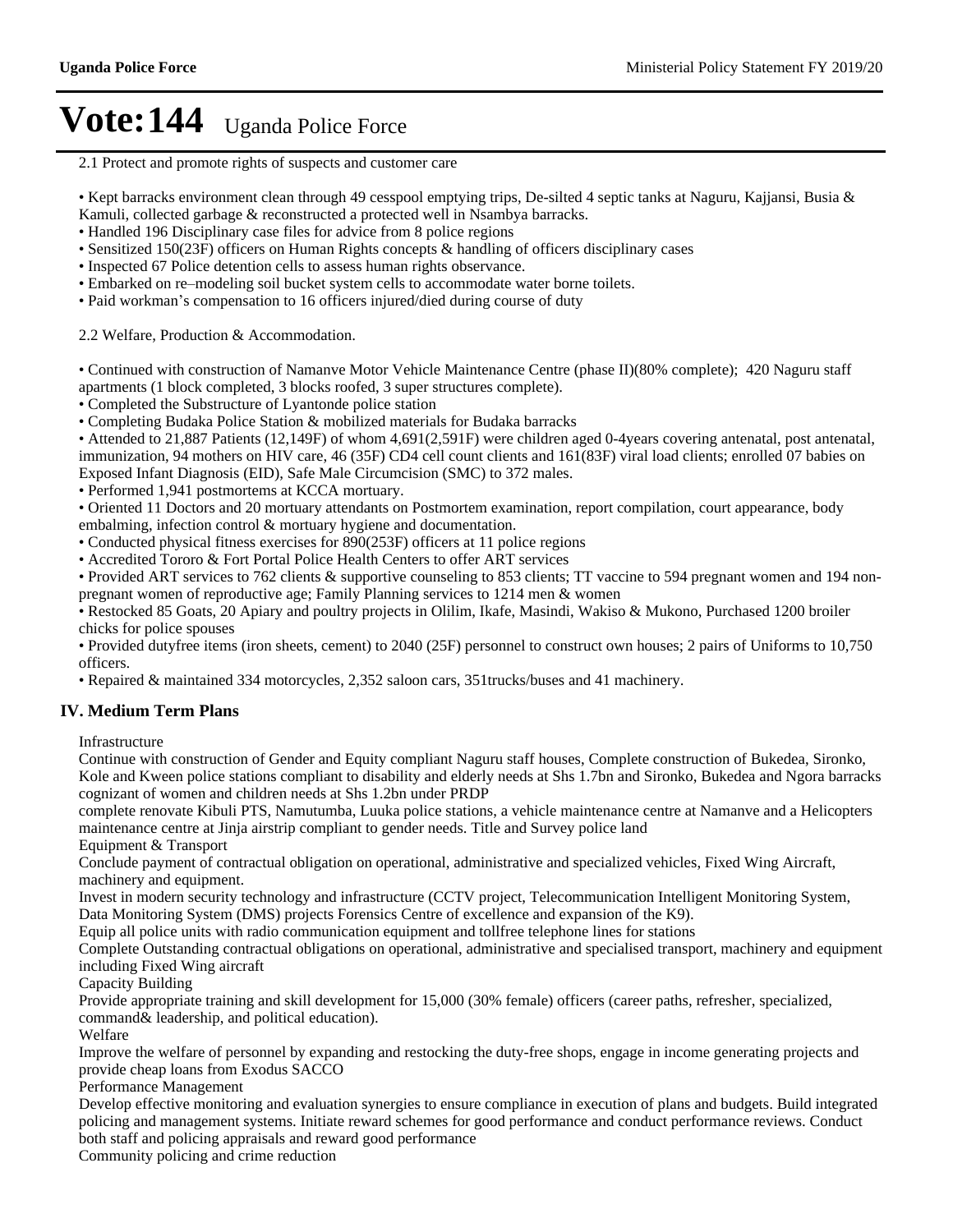Community crime prevention strategies and programs will target changes in community infrastructure, culture, or the physical environment in order to reduce crime. The diversity of approaches includes neighborhood watch, popular vigilance, "mayumba kumi" model of community policing, urban or physical design under "Dumisha Usalama" concept, and comprehensive or multidisciplinary efforts involving other security agencies and stakeholders. These strategies may seek to engage residents, communities and organizations, and local government agencies in addressing the factors that contribute to the community's crime, delinquency and disorder.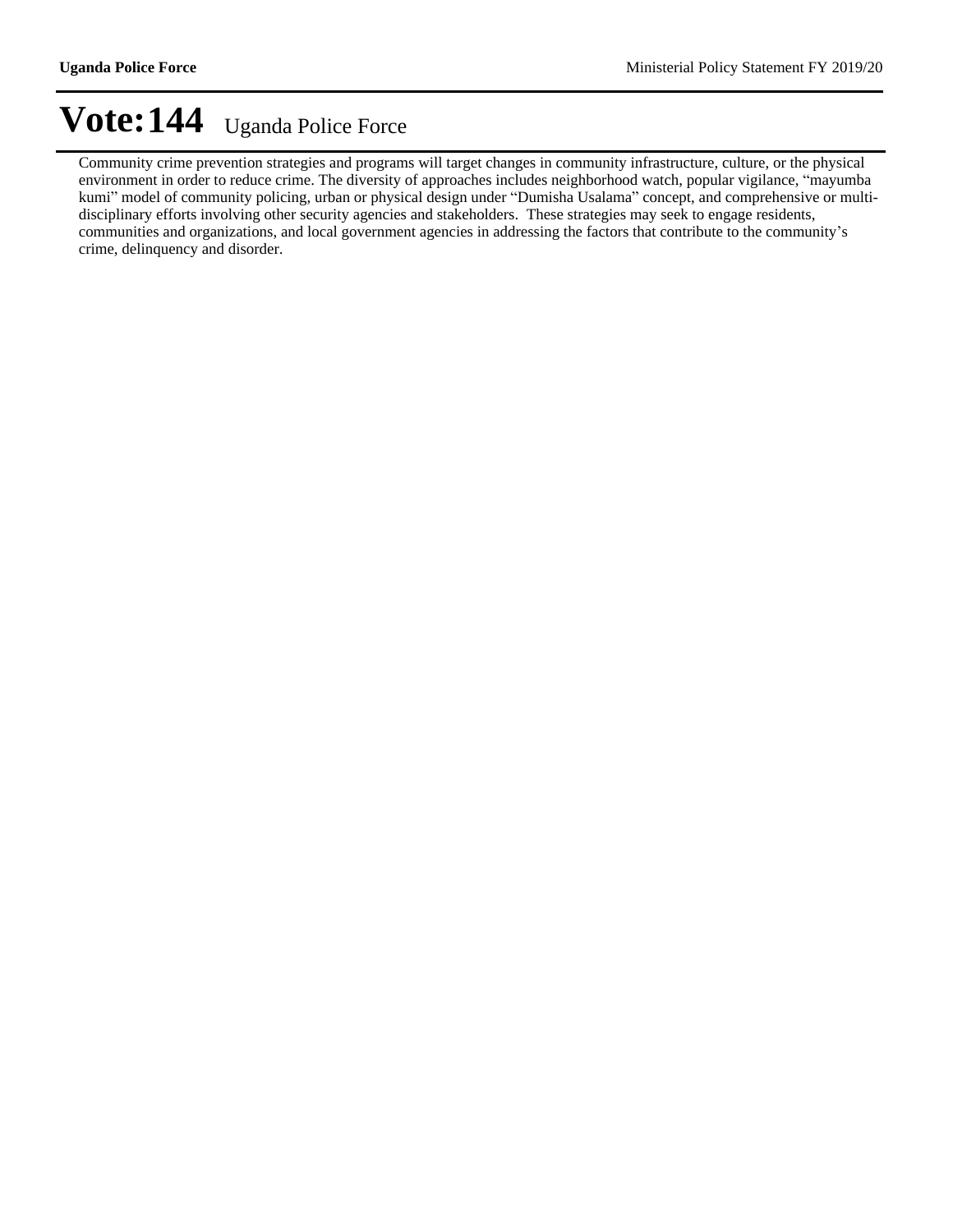### **V. Summary of Past Performance and Medium Term Budget Allocations**

**Table 5.1: Overview of Vote Expenditures (UShs Billion)**

|                  |                                                      |                    | 2018/19       |                                           |         |         |         | <b>MTEF Budget Projections</b> |         |  |  |  |
|------------------|------------------------------------------------------|--------------------|---------------|-------------------------------------------|---------|---------|---------|--------------------------------|---------|--|--|--|
|                  |                                                      | 2017/18<br>Outturn | <b>Budget</b> | <b>Approved Expenditure</b><br>by End Dec | 2019/20 | 2020/21 | 2021/22 | 2022/23                        | 2023/24 |  |  |  |
| <b>Recurrent</b> | Wagel                                                | 228.436            | 286.540       | 141.512                                   | 286.540 | 300.695 | 315.730 | 331.516                        | 348.092 |  |  |  |
|                  | Non Wage                                             | 194.183            | 184.293       | 97.463                                    | 208.334 | 239.584 | 287.501 | 345.001                        | 414.001 |  |  |  |
| Devt.            | GoU                                                  | 196.049            | 145.664       | 95.040                                    | 187.002 | 174.402 | 174.402 | 174.402                        | 174.402 |  |  |  |
|                  | Ext. Fin.                                            | 0.000              | 0.000         | 0.000                                     | 118.872 | 63.740  | 0.000   | 0.000                          | 0.000   |  |  |  |
|                  | <b>GoU</b> Total                                     | 618.668            | 616.497       | 334.016                                   | 681.875 | 714.681 | 777.633 | 850.919                        | 936.495 |  |  |  |
|                  | <b>Total GoU+Ext Fin (MTEF)</b>                      | 618.668            | 616.497       | 334.016                                   | 800.748 | 778.421 | 777.633 | 850.919                        | 936.495 |  |  |  |
|                  | Arrears                                              | 8.374              | 31.043        | 26.760                                    | 16.818  | 0.000   | 0.000   | 0.000                          | 0.000   |  |  |  |
|                  | Total Budget                                         | 627.042            | 647.540       | 360.775                                   | 817.565 | 778.421 | 777.633 | 850.919                        | 936.495 |  |  |  |
|                  | <b>A.I.A Total</b>                                   | 17.260             | 18.656        | 4.326                                     | 0.000   | 0.000   | 0.000   | 0.000                          | 0.000   |  |  |  |
|                  | <b>Grand Total</b>                                   | 644.303            | 666.197       | 365.101                                   | 817.565 | 778.421 | 777.633 | 850.919                        | 936.495 |  |  |  |
|                  | <b>Total Vote Budget</b><br><b>Excluding Arrears</b> | 635.928            | 635.153       | 338.341                                   | 800.748 | 778.421 | 777.633 | 850.919                        | 936.495 |  |  |  |

### **VI. Budget By Economic Clasification**

**Table V6.1 2018/19 and 2019/20 Budget Allocations by Item**

|                                       |         | 2018/19 Approved Budget |       |              |         | 2019/20 Draft Estimates |              |
|---------------------------------------|---------|-------------------------|-------|--------------|---------|-------------------------|--------------|
| <b>Billion Uganda Shillings</b>       | GoU     | Ext. Fin                | AIA   | <b>Total</b> | GoU     | Ext. Fin                | <b>Total</b> |
| <b>Output Class: Outputs Provided</b> | 470.563 | 0.000                   | 0.000 | 470.563      | 494.604 | 0.000                   | 494.604      |
| 211 Wages and Salaries                | 288.067 | 0.000                   | 0.000 | 288.067      | 288.066 | 0.000                   | 288.066      |
| 212 Social Contributions              | 13.578  | 0.000                   | 0.000 | 13.578       | 16.032  | 0.000                   | 16.032       |
| 213 Other Employee Costs              | 12.039  | 0.000                   | 0.000 | 12.039       | 13.564  | 0.000                   | 13.564       |
| 221 General Expenses                  | 40.092  | 0.000                   | 0.000 | 40.092       | 56.470  | 0.000                   | 56.470       |
| 222 Communications                    | 4.646   | 0.000                   | 0.000 | 4.646        | 4.646   | 0.000                   | 4.646        |
| 223 Utility and Property Expenses     | 32.827  | 0.000                   | 0.000 | 32.827       | 33.127  | 0.000                   | 33.127       |
| 224 Supplies and Services             | 38.672  | 0.000                   | 0.000 | 38.672       | 34.398  | 0.000                   | 34.398       |
| 225 Professional Services             | 0.200   | 0.000                   | 0.000 | 0.200        | 0.200   | 0.000                   | 0.200        |
| 226 Insurances and Licenses           | 2.387   | 0.000                   | 0.000 | 2.387        | 3.337   | 0.000                   | 3.337        |
| 227 Travel and Transport              | 26.405  | 0.000                   | 0.000 | 26.405       | 28.524  | 0.000                   | 28.524       |
| 228 Maintenance                       | 9.314   | 0.000                   | 0.000 | 9.314        | 13.903  | 0.000                   | 13.903       |
| 229 Inventories                       | 2.000   | 0.000                   | 0.000 | 2.000        | 2.000   | 0.000                   | 2.000        |
| 282 Miscellaneous Other Expenses      | 0.336   | 0.000                   | 0.000 | 0.336        | 0.336   | 0.000                   | 0.336        |
| <b>Output Class: Outputs Funded</b>   | 0.270   | 0.000                   | 0.000 | 0.270        | 0.270   | 0.000                   | 0.270        |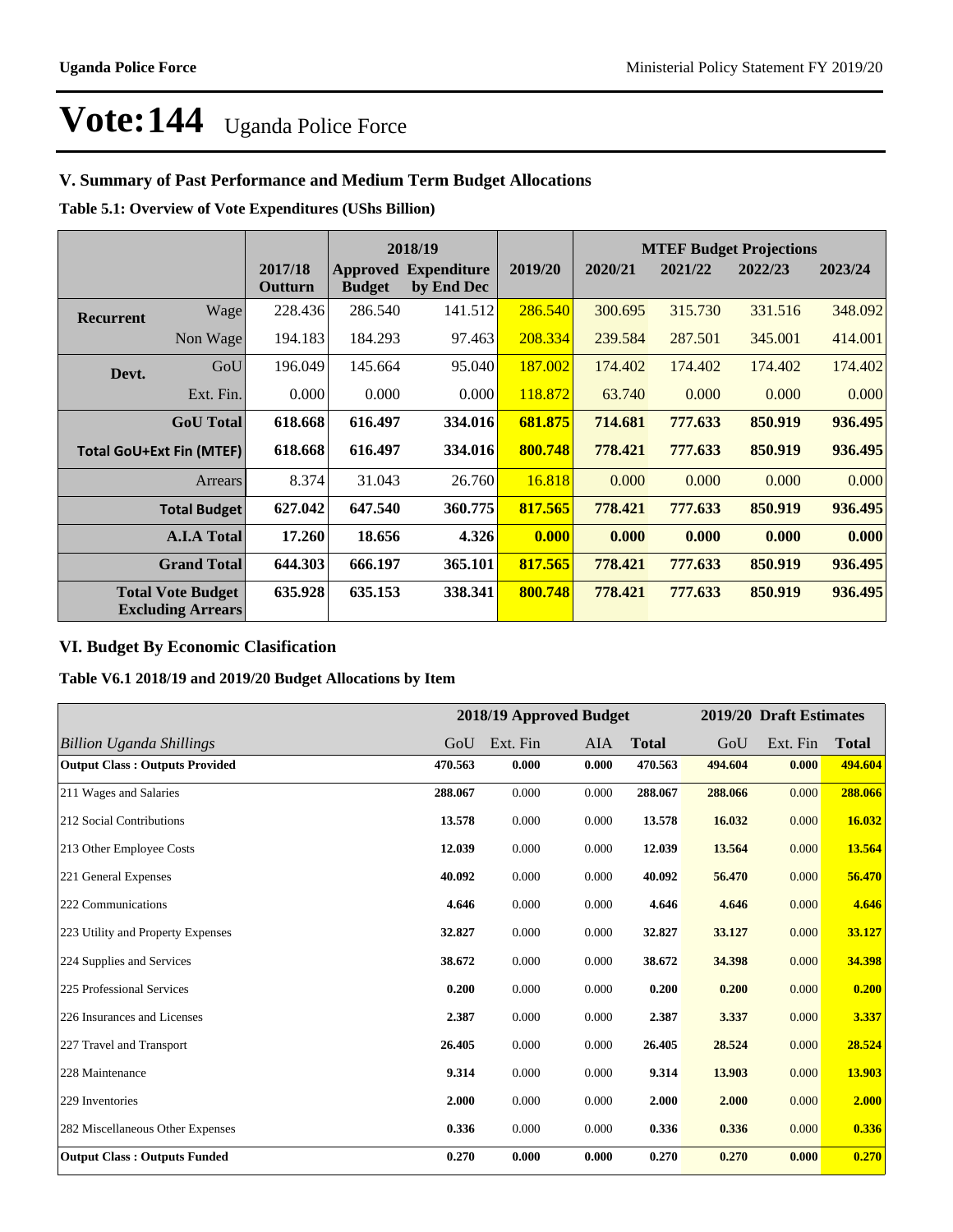| 262 To international organisations        | 0.270   | 0.000 | 0.000  | 0.270   | 0.270   | 0.000   | 0.270   |
|-------------------------------------------|---------|-------|--------|---------|---------|---------|---------|
| <b>Output Class: Capital Purchases</b>    | 145.664 | 0.000 | 18.656 | 164.320 | 187.002 | 118.872 | 305.874 |
| 281 Property expenses other than interest | 0.070   | 0.000 | 0.000  | 0.070   | 0.190   | 0.000   | 0.190   |
| 311 NON-PRODUCED ASSETS                   | 0.460   | 0.000 | 0.000  | 0.460   | 2.960   | 0.000   | 2.960   |
| 312 FIXED ASSETS                          | 145.134 | 0.000 | 18.656 | 163.790 | 183.852 | 118.872 | 302.724 |
| <b>Output Class: Arrears</b>              | 31.043  | 0.000 | 0.000  | 31.043  | 16.818  | 0.000   | 16.818  |
| 321 DOMESTIC                              | 31.043  | 0.000 | 0.000  | 31.043  | 16.818  | 0.000   | 16.818  |
| <b>Grand Total:</b>                       | 647.540 | 0.000 | 18.656 | 666.197 | 698.693 | 118,872 | 817.565 |
| <b>Total excluding Arrears</b>            | 616.497 | 0.000 | 18.656 | 635.153 | 681.875 | 118,872 | 800.748 |

### **VII. Budget By Programme And Subprogramme**

### **Table V7.1: Past Expenditure Outturns and Medium Term Projections by Programme and SubProgramme**

| <b>Billion Uganda shillings</b>                                     |                       | FY 2018/19                       |                                   |                                             | <b>Medium Term Projections</b> |         |         |         |
|---------------------------------------------------------------------|-----------------------|----------------------------------|-----------------------------------|---------------------------------------------|--------------------------------|---------|---------|---------|
|                                                                     | FY 2017/18<br>Outturn | <b>Approved</b><br><b>Budget</b> | <b>Spent By</b><br><b>End Dec</b> | 2019-20<br><b>Proposed</b><br><b>Budget</b> | 2020-21                        | 2021-22 | 2022-23 | 2023-24 |
| 25 General administration, planning,<br>policy and support services | 0.000                 | 247.840                          | 154.427                           | 381.471                                     | 292.105                        | 242.269 | 255.269 | 278.269 |
| 09 Information and Communication<br>Technology                      | 0.000                 | 14.496                           | 5.748                             | 11.297                                      | 12.773                         | 14.277  | 17.277  | 21.277  |
| 11 Research, Planning & Development                                 | 0.000                 | 5.955                            | 2.879                             | 6.299                                       | 8.099                          | 10.099  | 13.099  | 18.099  |
| 14 Finance & Internal Audit                                         | 0.000                 | 27.826                           | 26.997                            | 0.000                                       | 0.000                          | 0.000   | 0.000   | 0.000   |
| 1484 Institutional support to UPF - Retooling                       | 0.000                 | 144.240                          | 91.867                            | 270.744                                     | 190.322                        | 126.582 | 126.582 | 126.582 |
| 16 Human Resource Management and<br>Development                     | 0.000                 | 55.323                           | 26.935                            | 73.290                                      | 76.216                         | 84.616  | 90.616  | 100.616 |
| 30 Finance and Support Services                                     | 0.000                 | 0.000                            | 0.000                             | 19.267                                      | 3.791                          | 5.191   | 5.591   | 8.591   |
| 31 Internal Audit                                                   | 0.000                 | 0.000                            | 0.000                             | 0.574                                       | 0.904                          | 1.504   | 2.104   | 3.104   |
| 32 Territorial and Specialised Policing                             | 0.000                 | 148.301                          | 74.730                            | 158.174                                     | 163.301                        | 173.301 | 185.301 | 201.301 |
| 04 Police Operations                                                | 0.000                 | 6.380                            | 3.271                             | 23.813                                      | 25.413                         | 28.813  | 28.813  | 31.813  |
| 21 Traffic Regulation and Road Safety                               | 0.000                 | 2.734                            | 1.365                             | 4.460                                       | 6.460                          | 7.760   | 9.760   | 13.760  |
| 22 Foot and Motorized Patrols                                       | 0.000                 | 52.190                           | 25.733                            | 53.179                                      | 53.179                         | 55.179  | 58.179  | 61.179  |
| 23 Urban Crime Management                                           | 0.000                 | 26.576                           | 13.509                            | 27.165                                      | 28.165                         | 28.165  | 30.165  | 32.165  |
| 24 Emergency & Rescue services                                      | 0.000                 | 33.257                           | 17.206                            | 35.647                                      | 35.647                         | 35.475  | 38.475  | 40.475  |
| 25 National Projects Policing                                       | 0.000                 | 27.164                           | 13.646                            | 13.910                                      | 14.437                         | 17.910  | 19.910  | 21.910  |
| <b>33 Command and Control</b>                                       | 0.000                 | 28.211                           | 14.071                            | 23.652                                      | 38.211                         | 51.211  | 60.965  | 81.965  |
| 15 Human Rights & Legal Services                                    | 0.000                 | 8.930                            | 4.778                             | 8.617                                       | 15.617                         | 21.617  | 29.617  | 39.617  |
| 26 Police Management                                                | 0.000                 | 19.281                           | 9.294                             | 15.035                                      | 22.594                         | 29.594  | 31.348  | 42.348  |
| <b>34 Welfare and Infrastructure</b>                                | 0.000                 | 101.042                          | 46.313                            | 110.079                                     | 130.846                        | 142.349 | 156.318 | 173.681 |
| 0385 Assistance to Uganda Police                                    | 0.000                 | 16.080                           | 2.973                             | 31.130                                      | 43.820                         | 43.820  | 43.820  | 43.820  |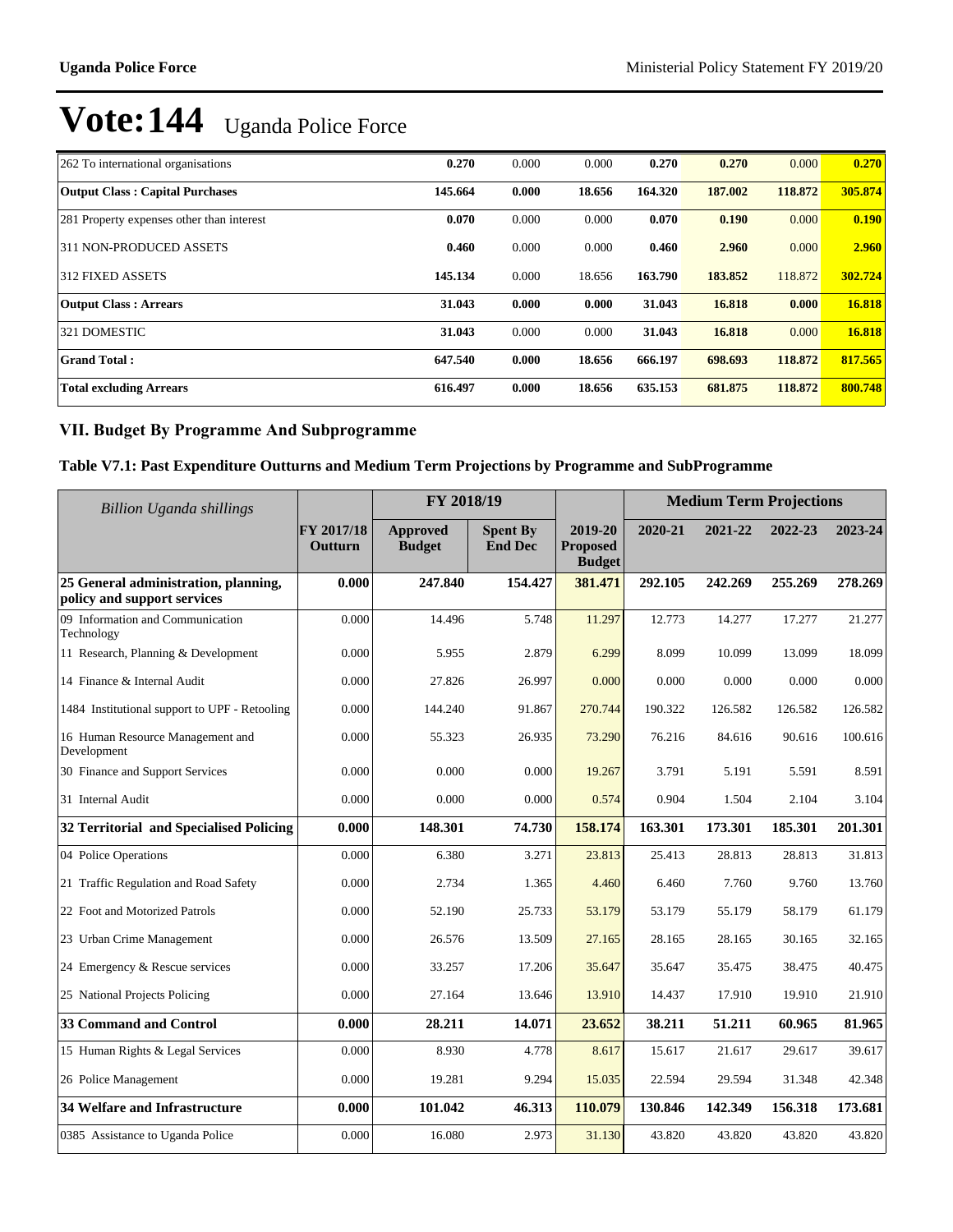| 1107 Police Enhancement PRDP                                      | 0.000   | 4.000   | 0.200   | 4.000   | 4.000   | 4.000   | 4.000   | 4.000     |
|-------------------------------------------------------------------|---------|---------|---------|---------|---------|---------|---------|-----------|
| 27 Police Welfare                                                 | 0.000   | 80.962  | 43.140  | 74.949  | 83.025  | 94.529  | 108.498 | 125.860   |
| <b>35 Crime Prevention and Investigation</b><br><b>Management</b> | 0.000   | 140.803 | 71.234  | 144.190 | 153.958 | 168.502 | 193.066 | 201.279   |
| 06 Counter Terrorism                                              | 0.000   | 15.379  | 7.204   | 15.535  | 17.535  | 20.244  | 24.821  | 27.003    |
| 17 Crime Intelligence and Community<br>Policing                   | 0.000   | 36.580  | 18.899  | 0.000   | 0.000   | 0.000   | 0.000   | 0.000     |
| 18 Crime investigations, Forensics and<br><b>Canine Services</b>  | 0.000   | 41.207  | 20.973  | 43.722  | 45.788  | 49.788  | 55.788  | 56.788    |
| 19 International Police and Cross Border<br>Relations             | 0.000   | 7.733   | 3.850   | 7.947   | 8.863   | 10.697  | 15.097  | 17.097    |
| 20 Anti Stock Theft                                               | 0.000   | 39.904  | 20.307  | 39.904  | 41.691  | 44.691  | 48.278  | 51.278    |
| 28 Crime Intelligence                                             | 0.000   | 0.000   | 0.000   | 18.872  | 20.472  | 21.972  | 25.672  | 25.672    |
| 29 Community Policing                                             | 0.000   | 0.000   | 0.000   | 18.210  | 19.610  | 21.110  | 23.410  | 23.441    |
| <b>56 Police Services</b>                                         | 627.042 | 0.000   | 0.000   | 0.000   | 0.000   | 0.000   | 0.000   | 0.000     |
| 01 Command and Control                                            | 61.422  | 0.000   | 0.000   | 0.000   | 0.000   | 0.000   | 0.000   | 0.000     |
| 02 Directorate of Administration                                  | 5.991   | 0.000   | 0.000   | 0.000   | 0.000   | 0.000   | 0.000   | 0.000     |
| 03 Directorate of Human Resource<br>Mangement & Dev't             | 31.408  | 0.000   | 0.000   | 0.000   | 0.000   | 0.000   | 0.000   | 0.000     |
| 0385 Assistance to Uganda Police                                  | 66.968  | 0.000   | 0.000   | 0.000   | 0.000   | 0.000   | 0.000   | 0.000     |
| 04 Directorate of Police Operations                               | 6.355   | 0.000   | 0.000   | 0.000   | 0.000   | 0.000   | 0.000   | 0.000     |
| 05 Directorate of Criminal Intellegence and<br>Invest'ns          | 34.805  | 0.000   | 0.000   | 0.000   | 0.000   | 0.000   | 0.000   | 0.000     |
| 06 Directorate of Counter Terrorism.                              | 12.884  | 0.000   | 0.000   | 0.000   | 0.000   | 0.000   | 0.000   | 0.000     |
| 07 Directorate of Logistics and Engineering                       | 81.737  | 0.000   | 0.000   | 0.000   | 0.000   | 0.000   | 0.000   | 0.000     |
| 08 Directorate of Interpol & Peace Support<br>Operations          | 5.595   | 0.000   | 0.000   | 0.000   | 0.000   | 0.000   | 0.000   | 0.000     |
| 09 Directorate of Information and<br><b>Communications Tech</b>   | 9.410   | 0.000   | 0.000   | 0.000   | 0.000   | 0.000   | 0.000   | 0.000     |
| 10 Directorate of Political Commissariat                          | 18.665  | 0.000   | 0.000   | 0.000   | 0.000   | 0.000   | 0.000   | 0.000     |
| 11 Directorate of Research, Planning and<br>Development           | 3.919   | 0.000   | 0.000   | 0.000   | 0.000   | 0.000   | 0.000   | 0.000     |
| 1107 Police Enhancement PRDP                                      | 4.000   | 0.000   | 0.000   | 0.000   | 0.000   | 0.000   | 0.000   | $0.000\,$ |
| 12 Kampala Metropolitan Police                                    | 22.237  | 0.000   | 0.000   | 0.000   | 0.000   | 0.000   | 0.000   | 0.000     |
| 13 Specialised Forces Unit                                        | 136.331 | 0.000   | 0.000   | 0.000   | 0.000   | 0.000   | 0.000   | 0.000     |
| 14 Internal Audit Unit                                            | 0.233   | 0.000   | 0.000   | 0.000   | 0.000   | 0.000   | 0.000   | 0.000     |
| 1484 Institutional support to UPF - Retooling                     | 125.081 | 0.000   | 0.000   | 0.000   | 0.000   | 0.000   | 0.000   | 0.000     |
| <b>Total for the Vote</b>                                         | 627.042 | 666.197 | 360.775 | 817.565 | 778.421 | 777.633 | 850.919 | 936.495   |
| <b>Total Excluding Arrears</b>                                    | 618.668 | 635.153 | 334.016 | 800.748 | 778.421 | 777.633 | 850.919 | 936.495   |

### **VIII. Programme Performance and Medium Term Plans**

**Table V8.1: Programme Outcome and Outcome Indicators ( Only applicable for FY 2019/20)**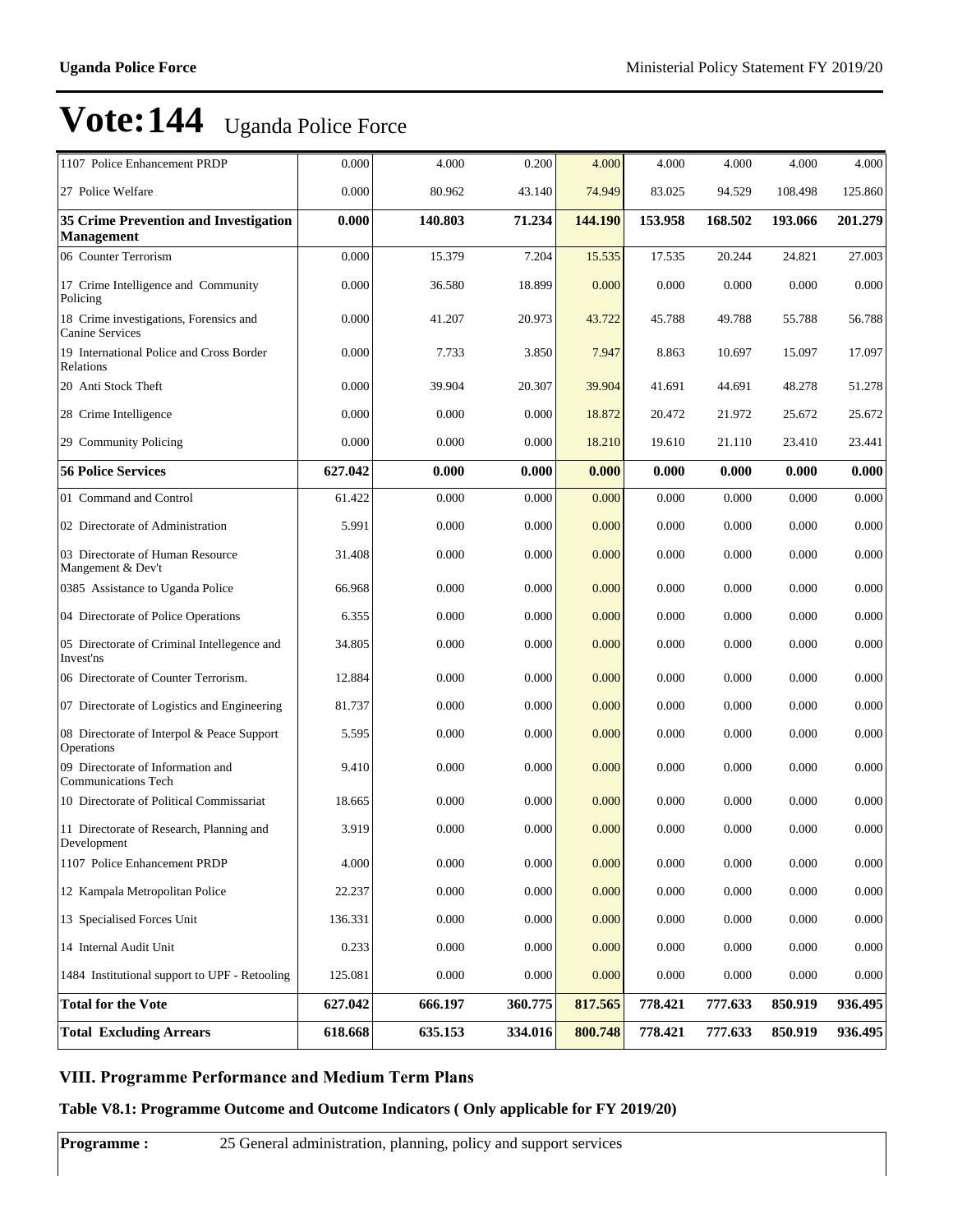**Programme Objective :** To coordinate, plan, budget, execute, organize, undertake staff development, direct, report, manage and support provision of police services to the general public. It also involves communication, training, feedback, monitoring and evaluation of delivery of police services to the public

**Responsible Officer:** Under Secretary / Police

**Programme Outcome:** Improved Resource utilization by Uganda Police Force

*Sector Outcomes contributed to by the Programme Outcome*

#### **1. Infrastructure and access to JLOS services enhanced**

|                                                                   |                                                                                                                                                          |                 | <b>Performance Targets</b> |                            |            |            |  |  |  |
|-------------------------------------------------------------------|----------------------------------------------------------------------------------------------------------------------------------------------------------|-----------------|----------------------------|----------------------------|------------|------------|--|--|--|
|                                                                   | <b>Outcome Indicators</b>                                                                                                                                |                 |                            | 2019/20                    | 2020/21    | 2021/22    |  |  |  |
|                                                                   |                                                                                                                                                          | <b>Baseline</b> | <b>Base year</b>           | <b>Target</b>              | Projection | Projection |  |  |  |
| · Police: Population Ratio                                        |                                                                                                                                                          | 1:893           | 2017                       | 1:944                      | 1:999      | 1:1057     |  |  |  |
|                                                                   | <b>SubProgramme: 09 Information and Communication Technology</b>                                                                                         |                 |                            |                            |            |            |  |  |  |
| <b>Output: 07 Administrative and Support Services</b>             |                                                                                                                                                          |                 |                            |                            |            |            |  |  |  |
| No. of police units with functional basic ICT systems             | 420                                                                                                                                                      | 450             | 480                        |                            |            |            |  |  |  |
| SubProgramme: 11 Research, Planning & Development                 |                                                                                                                                                          |                 |                            |                            |            |            |  |  |  |
| <b>Output: 06 Policy and Planning</b>                             |                                                                                                                                                          |                 |                            |                            |            |            |  |  |  |
| Level of implementation of strategic plan                         |                                                                                                                                                          |                 |                            | 68%                        | 80%        | 100%       |  |  |  |
| No of administrative data sets compiled                           |                                                                                                                                                          |                 |                            |                            | 4          |            |  |  |  |
| Number of policies developed                                      |                                                                                                                                                          | 4               | 4                          |                            |            |            |  |  |  |
| <b>SubProgramme: 16 Human Resource Management and Development</b> |                                                                                                                                                          |                 |                            |                            |            |            |  |  |  |
|                                                                   | <b>Output: 19 Human Resource Management Services</b>                                                                                                     |                 |                            |                            |            |            |  |  |  |
| No. of police personnel trained.                                  |                                                                                                                                                          |                 |                            | 8,880                      | 9,000      | 10,000     |  |  |  |
| <b>SubProgramme: 31 Internal Audit</b>                            |                                                                                                                                                          |                 |                            |                            |            |            |  |  |  |
| <b>Output: 07 Administrative and Support Services</b>             |                                                                                                                                                          |                 |                            |                            |            |            |  |  |  |
| No. of audit reports produced.                                    |                                                                                                                                                          |                 |                            | $\overline{4}$             | 4          |            |  |  |  |
| <b>Programme:</b>                                                 | 32 Territorial and Specialised Policing                                                                                                                  |                 |                            |                            |            |            |  |  |  |
| <b>Programme Objective</b>                                        | To protect life and property and preserve law and order with the ultimate aim of improving the quality of<br>life and value of property of all Ugandans. |                 |                            |                            |            |            |  |  |  |
| <b>Responsible Officer:</b>                                       | Under Secretary/Police                                                                                                                                   |                 |                            |                            |            |            |  |  |  |
|                                                                   | <b>Programme Outcome:</b> Public safety & security of property                                                                                           |                 |                            |                            |            |            |  |  |  |
|                                                                   | <b>Sector Outcomes contributed to by the Programme Outcome</b>                                                                                           |                 |                            |                            |            |            |  |  |  |
|                                                                   | 1. Infrastructure and access to JLOS services enhanced                                                                                                   |                 |                            |                            |            |            |  |  |  |
|                                                                   |                                                                                                                                                          |                 |                            | <b>Performance Targets</b> |            |            |  |  |  |
|                                                                   | <b>Outcome Indicators</b>                                                                                                                                |                 |                            | 2019/20                    | 2020/21    | 2021/22    |  |  |  |
|                                                                   |                                                                                                                                                          | <b>Baseline</b> | <b>Base year</b>           | <b>Target</b>              | Projection | Projection |  |  |  |
| • Accident fatality rate                                          |                                                                                                                                                          | 12              | 2017                       | 9.18                       | 9.2        | 9.0        |  |  |  |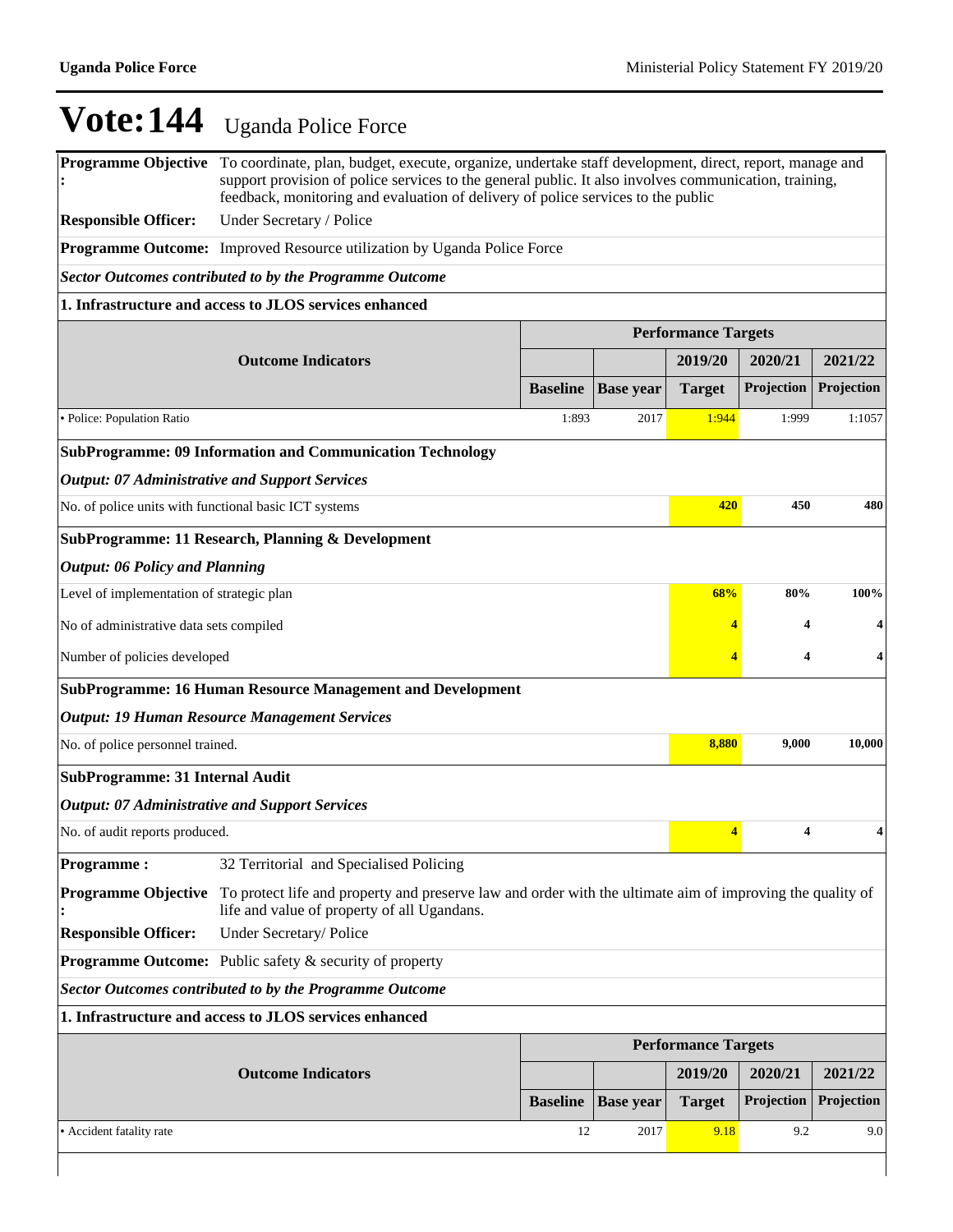| • Average time taken to respond to emergencies (Minutes) |                                                                                                                                                                                                                                                                                                                                                                                                                                                                                                       | 20              | 2017             | 15                         | 15               | 14         |  |  |
|----------------------------------------------------------|-------------------------------------------------------------------------------------------------------------------------------------------------------------------------------------------------------------------------------------------------------------------------------------------------------------------------------------------------------------------------------------------------------------------------------------------------------------------------------------------------------|-----------------|------------------|----------------------------|------------------|------------|--|--|
| <b>SubProgramme: 04 Police Operations</b>                |                                                                                                                                                                                                                                                                                                                                                                                                                                                                                                       |                 |                  |                            |                  |            |  |  |
| <b>Output: 01 Law and Order Management</b>               |                                                                                                                                                                                                                                                                                                                                                                                                                                                                                                       |                 |                  |                            |                  |            |  |  |
| No. of inspection reports implemented                    |                                                                                                                                                                                                                                                                                                                                                                                                                                                                                                       |                 |                  | 540                        | 600              | 700        |  |  |
|                                                          | <b>SubProgramme: 21 Traffic Regulation and Road Safety</b>                                                                                                                                                                                                                                                                                                                                                                                                                                            |                 |                  |                            |                  |            |  |  |
| <b>Output: 02 Traffic Management</b>                     |                                                                                                                                                                                                                                                                                                                                                                                                                                                                                                       |                 |                  |                            |                  |            |  |  |
| No. of drivers charged in court for traffic offences.    |                                                                                                                                                                                                                                                                                                                                                                                                                                                                                                       |                 |                  | 10,880                     | 11,000           | 12,000     |  |  |
|                                                          | <b>SubProgramme: 22 Foot and Motorized Patrols</b>                                                                                                                                                                                                                                                                                                                                                                                                                                                    |                 |                  |                            |                  |            |  |  |
| <b>Output: 01 Law and Order Management</b>               |                                                                                                                                                                                                                                                                                                                                                                                                                                                                                                       |                 |                  |                            |                  |            |  |  |
| No. of beats covered                                     |                                                                                                                                                                                                                                                                                                                                                                                                                                                                                                       |                 |                  | 2,860                      | 3,000            | 3,600      |  |  |
|                                                          | <b>SubProgramme: 23 Urban Crime Management</b>                                                                                                                                                                                                                                                                                                                                                                                                                                                        |                 |                  |                            |                  |            |  |  |
| Output: 03 Kampala Metropolitan Police                   |                                                                                                                                                                                                                                                                                                                                                                                                                                                                                                       |                 |                  |                            |                  |            |  |  |
| No. of personnel deployed in KMP                         |                                                                                                                                                                                                                                                                                                                                                                                                                                                                                                       |                 |                  | 6,500                      | 7,000            | 7,200      |  |  |
|                                                          | <b>SubProgramme: 24 Emergency &amp; Rescue services</b>                                                                                                                                                                                                                                                                                                                                                                                                                                               |                 |                  |                            |                  |            |  |  |
| <b>Output: 04 Fire Services</b>                          |                                                                                                                                                                                                                                                                                                                                                                                                                                                                                                       |                 |                  |                            |                  |            |  |  |
| No. of emergencies responded                             |                                                                                                                                                                                                                                                                                                                                                                                                                                                                                                       |                 |                  | 410                        | 425              | 478        |  |  |
| <b>Output: 06 Marine Services</b>                        |                                                                                                                                                                                                                                                                                                                                                                                                                                                                                                       |                 |                  |                            |                  |            |  |  |
| No. of emergencies responded                             |                                                                                                                                                                                                                                                                                                                                                                                                                                                                                                       |                 |                  |                            | 95<br><b>100</b> | 90         |  |  |
|                                                          | <b>SubProgramme: 25 National Projects Policing</b>                                                                                                                                                                                                                                                                                                                                                                                                                                                    |                 |                  |                            |                  |            |  |  |
| <b>Output: 07 Oil &amp; Gas Policing</b>                 |                                                                                                                                                                                                                                                                                                                                                                                                                                                                                                       |                 |                  |                            |                  |            |  |  |
| No. of installations secured                             |                                                                                                                                                                                                                                                                                                                                                                                                                                                                                                       |                 |                  | 16                         | 22               | 32         |  |  |
| <b>Output: 08 Railway Police Services</b>                |                                                                                                                                                                                                                                                                                                                                                                                                                                                                                                       |                 |                  |                            |                  |            |  |  |
| No. of railway stations secured                          |                                                                                                                                                                                                                                                                                                                                                                                                                                                                                                       |                 |                  | 33                         | 43               | 55         |  |  |
| <b>Programme:</b>                                        | 33 Command and Control                                                                                                                                                                                                                                                                                                                                                                                                                                                                                |                 |                  |                            |                  |            |  |  |
|                                                          | <b>Programme Objective</b> To enhance institutional development, governance and management in order to gain public support,<br>confidence and trust which is critical for effective policy. Within the JLOS framework, the programme<br>(Command and Control) coordinates and ensures fulfillment of Ugandans' aspirations enshrined in NDP<br>II on security, law and order, safety of person and protection of property hence an enabling environment<br>for economic transformation and prosperity |                 |                  |                            |                  |            |  |  |
| <b>Responsible Officer:</b>                              | Under Secretary/Police                                                                                                                                                                                                                                                                                                                                                                                                                                                                                |                 |                  |                            |                  |            |  |  |
|                                                          | Programme Outcome: Professionalism in policing services enhanced                                                                                                                                                                                                                                                                                                                                                                                                                                      |                 |                  |                            |                  |            |  |  |
|                                                          | <b>Sector Outcomes contributed to by the Programme Outcome</b>                                                                                                                                                                                                                                                                                                                                                                                                                                        |                 |                  |                            |                  |            |  |  |
|                                                          | 1. Infrastructure and access to JLOS services enhanced                                                                                                                                                                                                                                                                                                                                                                                                                                                |                 |                  |                            |                  |            |  |  |
|                                                          |                                                                                                                                                                                                                                                                                                                                                                                                                                                                                                       |                 |                  | <b>Performance Targets</b> |                  |            |  |  |
|                                                          | <b>Outcome Indicators</b>                                                                                                                                                                                                                                                                                                                                                                                                                                                                             |                 |                  | 2019/20                    | 2020/21          | 2021/22    |  |  |
|                                                          |                                                                                                                                                                                                                                                                                                                                                                                                                                                                                                       | <b>Baseline</b> | <b>Base year</b> | <b>Target</b>              | Projection       | Projection |  |  |
|                                                          |                                                                                                                                                                                                                                                                                                                                                                                                                                                                                                       |                 |                  |                            |                  |            |  |  |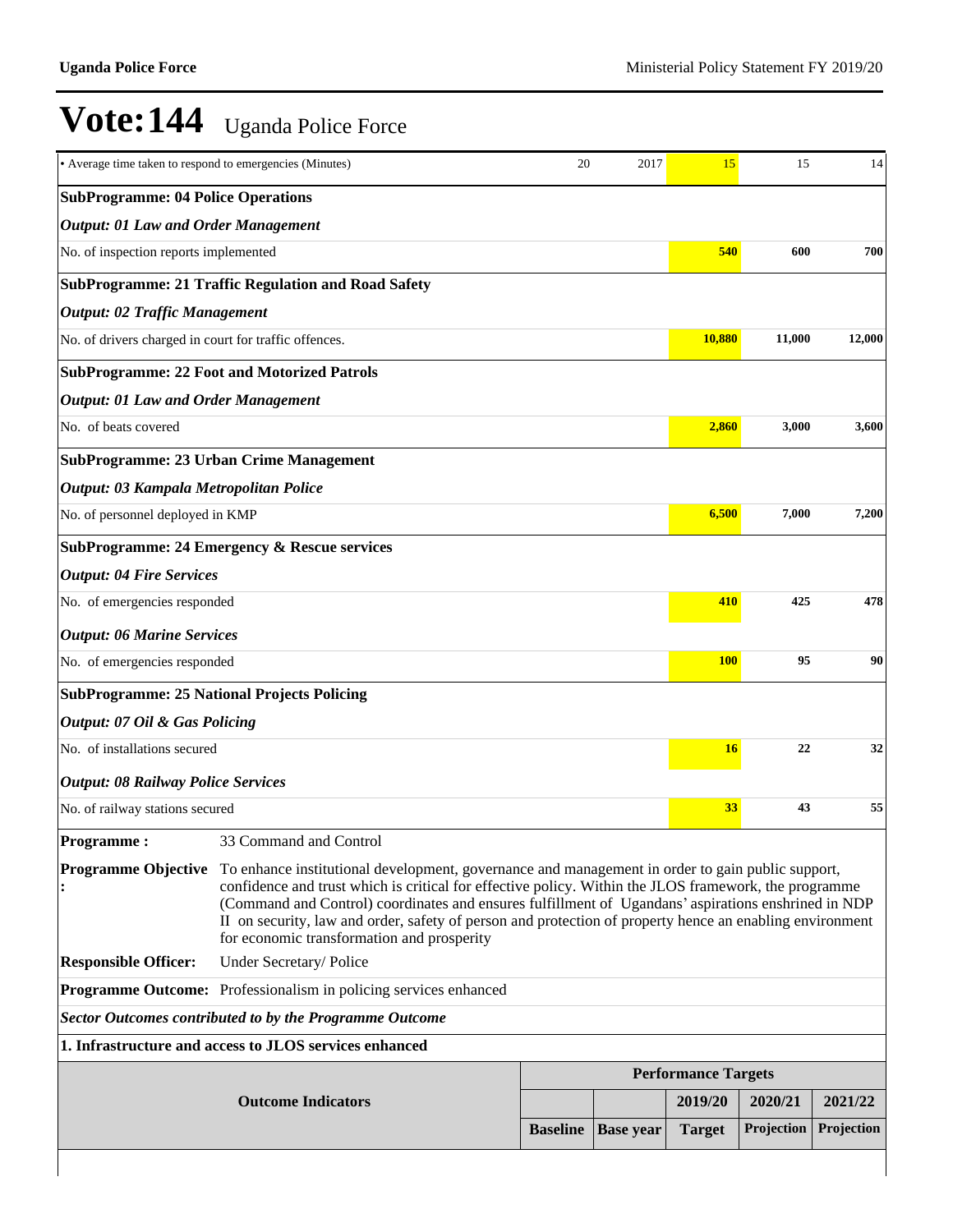| • Proportion of public satisfied with police services           |                                                                                                                                                                                                           | 55%             | 2017             | 65%                                   | 70%        | 75%        |  |  |  |
|-----------------------------------------------------------------|-----------------------------------------------------------------------------------------------------------------------------------------------------------------------------------------------------------|-----------------|------------------|---------------------------------------|------------|------------|--|--|--|
| SubProgramme: 15 Human Rights & Legal Services                  |                                                                                                                                                                                                           |                 |                  |                                       |            |            |  |  |  |
|                                                                 | <b>Output: 03 Legal Services</b>                                                                                                                                                                          |                 |                  |                                       |            |            |  |  |  |
| No. of reported human rights violations                         |                                                                                                                                                                                                           |                 |                  | 480                                   | 450        | 400        |  |  |  |
| No. of police officers and family members attended to.          |                                                                                                                                                                                                           |                 |                  | 25,000                                | 30,000     | 35,000     |  |  |  |
| <b>SubProgramme: 26 Police Management</b>                       |                                                                                                                                                                                                           |                 |                  |                                       |            |            |  |  |  |
| <b>Output: 01 Strategic Command and Guidance</b>                |                                                                                                                                                                                                           |                 |                  |                                       |            |            |  |  |  |
| No. of inspections carried out.                                 |                                                                                                                                                                                                           |                 |                  | <b>120</b>                            | 150        | <b>180</b> |  |  |  |
| No. of disciplinary cases tried                                 |                                                                                                                                                                                                           | <b>366</b>      | 350              | 320                                   |            |            |  |  |  |
| <b>Output: 02 Professional Standards</b>                        |                                                                                                                                                                                                           |                 |                  |                                       |            |            |  |  |  |
| No. of public complaints resolved                               |                                                                                                                                                                                                           |                 |                  | 450                                   | 400        | 360        |  |  |  |
| <b>Programme:</b>                                               | 34 Welfare and Infrastructure                                                                                                                                                                             |                 |                  |                                       |            |            |  |  |  |
| <b>Programme Objective</b>                                      | To harness the vital human resource organizational assets of police fraternity in order to improve morale,<br>effectively motivate performance, increase efficiency in law enforcement and control        |                 |                  |                                       |            |            |  |  |  |
| <b>Responsible Officer:</b>                                     | Under Secretary/Police                                                                                                                                                                                    |                 |                  |                                       |            |            |  |  |  |
| <b>Programme Outcome:</b> Welfare of police fraternity improved |                                                                                                                                                                                                           |                 |                  |                                       |            |            |  |  |  |
| <b>Sector Outcomes contributed to by the Programme Outcome</b>  |                                                                                                                                                                                                           |                 |                  |                                       |            |            |  |  |  |
| 1. Infrastructure and access to JLOS services enhanced          |                                                                                                                                                                                                           |                 |                  |                                       |            |            |  |  |  |
|                                                                 |                                                                                                                                                                                                           |                 |                  |                                       |            |            |  |  |  |
|                                                                 |                                                                                                                                                                                                           |                 |                  | <b>Performance Targets</b>            |            |            |  |  |  |
|                                                                 | <b>Outcome Indicators</b>                                                                                                                                                                                 |                 |                  | 2019/20                               | 2020/21    | 2021/22    |  |  |  |
|                                                                 |                                                                                                                                                                                                           | <b>Baseline</b> | <b>Base year</b> | <b>Target</b>                         | Projection | Projection |  |  |  |
| • % of entitled staff housed                                    |                                                                                                                                                                                                           | 24%             | 2017             | 26%                                   | 27%        | 28%        |  |  |  |
| <b>SubProgramme: 27 Police Welfare</b>                          |                                                                                                                                                                                                           |                 |                  |                                       |            |            |  |  |  |
| <b>Output: 02 Production</b>                                    |                                                                                                                                                                                                           |                 |                  |                                       |            |            |  |  |  |
| No. of staff benefiting from IGAs.                              |                                                                                                                                                                                                           |                 |                  | 2.535                                 | 3.811      | 5.730      |  |  |  |
| Output: 03 Uniforms, Logistics & Engineering                    |                                                                                                                                                                                                           |                 |                  |                                       |            |            |  |  |  |
| % of logistical needs met                                       |                                                                                                                                                                                                           |                 |                  | .48                                   | .55        | .75        |  |  |  |
| <b>Programme:</b>                                               | 35 Crime Prevention and Investigation Management                                                                                                                                                          |                 |                  |                                       |            |            |  |  |  |
| <b>Programme Objective</b>                                      | To reduce crime in order to mitigate the associated economic and social costs thus providing an enabling<br>environment for the improvement of the quality of life of the general population countrywide. |                 |                  |                                       |            |            |  |  |  |
| <b>Responsible Officer:</b>                                     | Under Secretary/Police                                                                                                                                                                                    |                 |                  |                                       |            |            |  |  |  |
| Programme Outcome: Reduced Crime                                |                                                                                                                                                                                                           |                 |                  |                                       |            |            |  |  |  |
|                                                                 | <b>Sector Outcomes contributed to by the Programme Outcome</b>                                                                                                                                            |                 |                  |                                       |            |            |  |  |  |
|                                                                 | 1. Infrastructure and access to JLOS services enhanced                                                                                                                                                    |                 |                  |                                       |            |            |  |  |  |
|                                                                 |                                                                                                                                                                                                           |                 |                  | <b>Performance Targets</b><br>2019/20 |            |            |  |  |  |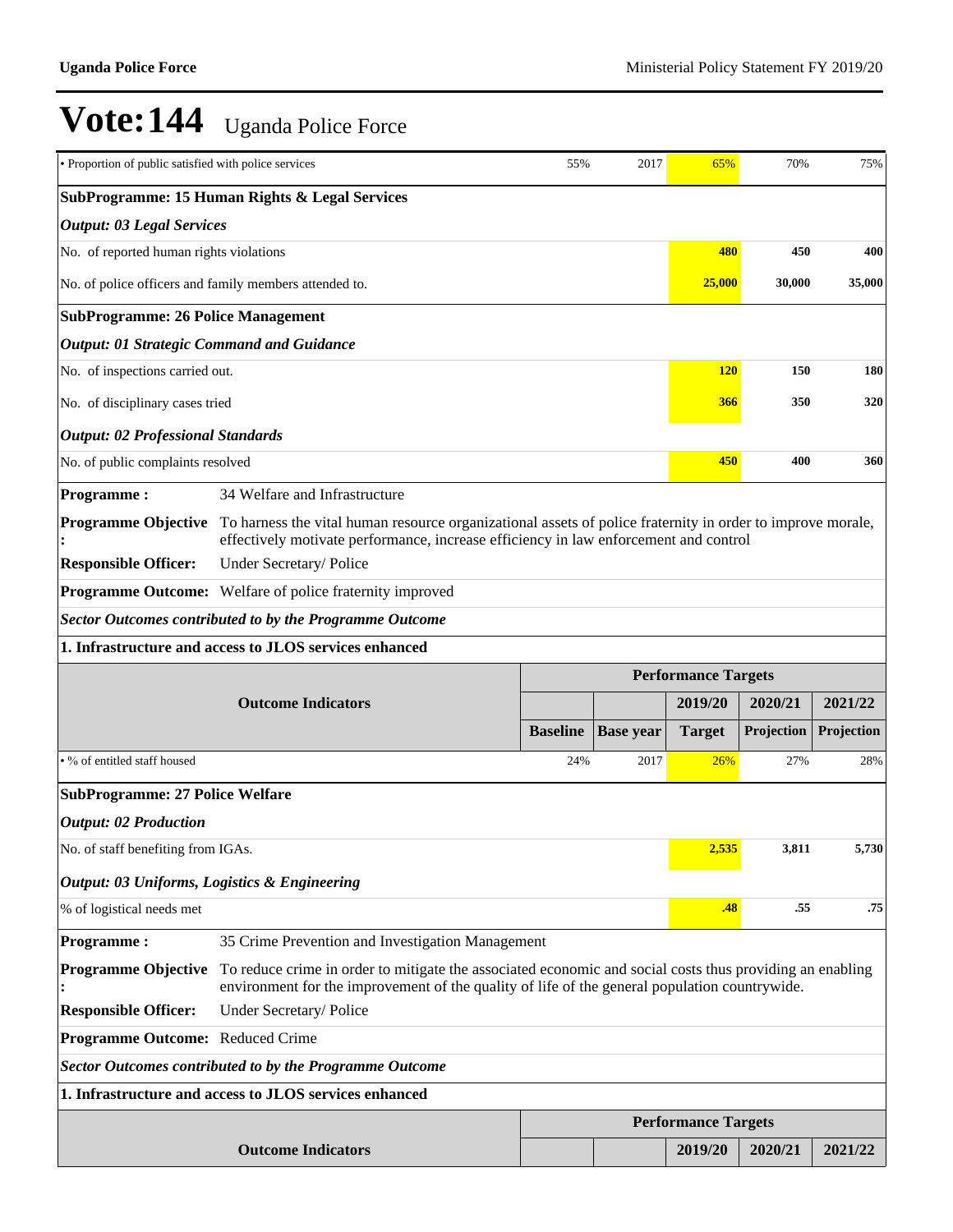|                                                                         | <b>Baseline</b> | <b>Base year</b> | <b>Target</b> | Projection | Projection |  |  |  |
|-------------------------------------------------------------------------|-----------------|------------------|---------------|------------|------------|--|--|--|
| Crime rate                                                              | 298             | 2017             | 286           | 299        | 320        |  |  |  |
| <b>SubProgramme: 06 Counter Terrorism</b>                               |                 |                  |               |            |            |  |  |  |
| <b>Output: 04 Residual Terrorism Management</b>                         |                 |                  |               |            |            |  |  |  |
| No. of terror threats responded to                                      |                 |                  | 5             | 7          | 5          |  |  |  |
| SubProgramme: 18 Crime investigations, Forensics and Canine Services    |                 |                  |               |            |            |  |  |  |
| <b>Output: 02 Crime Management</b>                                      |                 |                  |               |            |            |  |  |  |
| No. of investigated crimes sanctioned by DPP                            |                 |                  | 49,000        | 52,000     | 55,000     |  |  |  |
| No. of backlog cases cleared in the system                              |                 |                  | 25,000        | 27,000     | 28,000     |  |  |  |
| <b>SubProgramme: 19 International Police and Cross Border Relations</b> |                 |                  |               |            |            |  |  |  |
| <b>Output: 03 Cross Border Criminal Investigations</b>                  |                 |                  |               |            |            |  |  |  |
| % of international resolutions implemented                              |                 |                  | 52%           | 55%        | 60%        |  |  |  |
| SubProgramme: 20 Anti Stock Theft                                       |                 |                  |               |            |            |  |  |  |
| <b>Output: 02 Crime Management</b>                                      |                 |                  |               |            |            |  |  |  |
| Proportion of stolen animals recovered                                  |                 |                  | 80%           | 88%        | 90%        |  |  |  |
| <b>SubProgramme: 28 Crime Intelligence</b>                              |                 |                  |               |            |            |  |  |  |
| <b>Output: 01 Crime Prevention</b>                                      |                 |                  |               |            |            |  |  |  |
| No. of Villages crime - mapped                                          |                 |                  | 500           | 600        | 700        |  |  |  |
| Number of likely criminal incidents averted                             |                 |                  | 1,000         | 2,000      | 2,500      |  |  |  |
| <b>SubProgramme: 29 Community Policing</b>                              |                 |                  |               |            |            |  |  |  |
| <b>Output: 01 Crime Prevention</b>                                      |                 |                  |               |            |            |  |  |  |
| No. of active community engagement programs                             |                 |                  | 500           | 600        | 700        |  |  |  |

### **IX. Major Capital Investments And Changes In Resource Allocation**

**Table 9.1: Major Capital Investment (Capital Purchases outputs over 0.5Billion)**

| <b>FY 2018/19</b>                                                                    | <b>FY 2019/20</b>                                    |  |  |  |  |  |  |
|--------------------------------------------------------------------------------------|------------------------------------------------------|--|--|--|--|--|--|
| <b>Appr. Budget and Planned Outputs</b>                                              | <b>Proposed Budget and Planned</b><br><b>Outputs</b> |  |  |  |  |  |  |
| Vote 144 Uganda Police Force                                                         |                                                      |  |  |  |  |  |  |
| <b>Program : 12 25 General administration, planning, policy and support services</b> |                                                      |  |  |  |  |  |  |
| Development Project : 1484 Institutional support to UPF - Retooling                  |                                                      |  |  |  |  |  |  |
| Output: 12 25 75 Purchase of Motor Vehicles and Other Transport Equipment            |                                                      |  |  |  |  |  |  |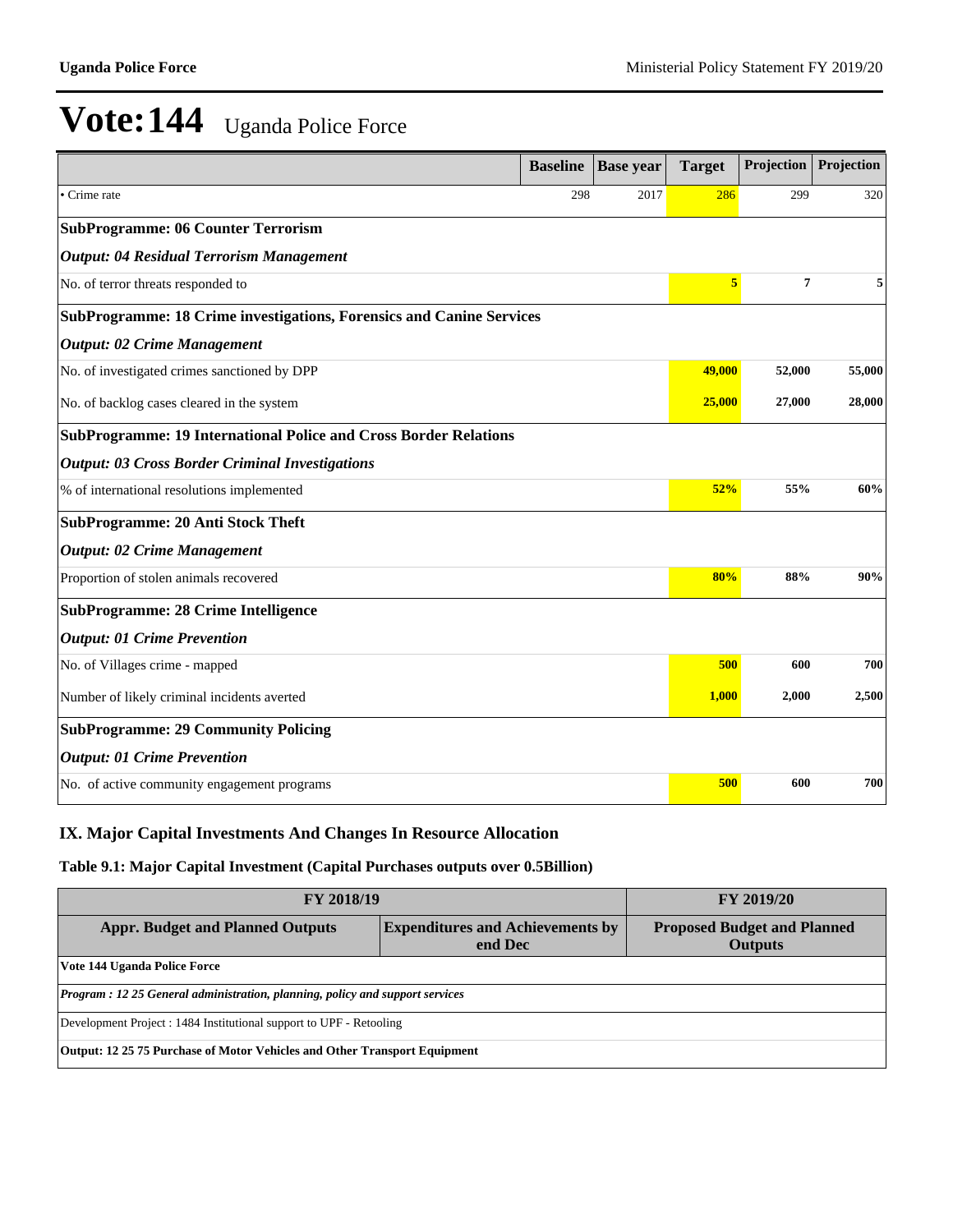| UGX15.58bn (50% contractual obligation value) for Fixed<br>Wing Aircraft honoured<br>UGX10.728bn (40.07% contractual obligation value) for<br>helicopter mtce centre honoured<br>UGX42.505bn (78% contractual obligation due) for                                           |                  | Carried out pre-shipment inspection of the<br>fixed wing aircraft awaiting delivery.<br>Finalized the Architectural design of the<br>Helicopter maintenance center at Jinja airstrip<br>Honoured 39% of the contractual obligation on<br>administrative, specialized and operational<br>vehicles                                                                                                                                                                                                                                                                                                                                                                                                                                            | <b>Contractual obligation for Fixed Wing aircraft</b><br>(6.6bn) and specialized transport equipment<br>$(10.8bn)$ , marine vessels $(0.66bn)$ , Election<br><b>Transport Equipment (12bn) honoured</b>                                                                                                                                                                                                                             |
|-----------------------------------------------------------------------------------------------------------------------------------------------------------------------------------------------------------------------------------------------------------------------------|------------------|---------------------------------------------------------------------------------------------------------------------------------------------------------------------------------------------------------------------------------------------------------------------------------------------------------------------------------------------------------------------------------------------------------------------------------------------------------------------------------------------------------------------------------------------------------------------------------------------------------------------------------------------------------------------------------------------------------------------------------------------|-------------------------------------------------------------------------------------------------------------------------------------------------------------------------------------------------------------------------------------------------------------------------------------------------------------------------------------------------------------------------------------------------------------------------------------|
| specialized & operational vehicles paid                                                                                                                                                                                                                                     |                  |                                                                                                                                                                                                                                                                                                                                                                                                                                                                                                                                                                                                                                                                                                                                             |                                                                                                                                                                                                                                                                                                                                                                                                                                     |
| <b>Total Output Cost(Ushs Thousand)</b>                                                                                                                                                                                                                                     | 68,813,433       | 19,068,042                                                                                                                                                                                                                                                                                                                                                                                                                                                                                                                                                                                                                                                                                                                                  | 45,778,668                                                                                                                                                                                                                                                                                                                                                                                                                          |
| Gou Dev't:                                                                                                                                                                                                                                                                  | 68,156,983       | 19,068,042                                                                                                                                                                                                                                                                                                                                                                                                                                                                                                                                                                                                                                                                                                                                  | 45,778,668                                                                                                                                                                                                                                                                                                                                                                                                                          |
| Ext Fin:                                                                                                                                                                                                                                                                    | $\boldsymbol{0}$ | $\boldsymbol{0}$                                                                                                                                                                                                                                                                                                                                                                                                                                                                                                                                                                                                                                                                                                                            | $\bf{0}$                                                                                                                                                                                                                                                                                                                                                                                                                            |
| A.I.A:                                                                                                                                                                                                                                                                      | 656,450          | $\boldsymbol{0}$                                                                                                                                                                                                                                                                                                                                                                                                                                                                                                                                                                                                                                                                                                                            | $\overline{0}$                                                                                                                                                                                                                                                                                                                                                                                                                      |
| Output: 12 25 77 Purchase of Specialised Machinery & Equipment                                                                                                                                                                                                              |                  |                                                                                                                                                                                                                                                                                                                                                                                                                                                                                                                                                                                                                                                                                                                                             |                                                                                                                                                                                                                                                                                                                                                                                                                                     |
| UGX23.326bn (41.14% contractual obligation due) for<br>specialized machinery and equipment honoured<br>UGX44bn (19% contractual obligation value) for classified<br>comm equipment honoured<br>UGX8bn (100%) for automation of Traffic Express Penalty<br>Scheme (EPS) paid |                  | 20.57% contractual obligation due for<br>specialized machinery and equipment<br>Paid 4.75% value of contractual obligation for<br>classified ICT equipment<br>Honoured 50% of the budgeted contractual<br>value for automation of Traffic Express Penalty<br>Scheme (EPS)                                                                                                                                                                                                                                                                                                                                                                                                                                                                   | CCTV (118.8bn)Project Implemented in Kampala<br><b>Contractual obligation on Specilaized Election</b><br>machinery and Equipment $(19.7bn)$ , ICT &<br>classified stores (3.3bn) settled,<br>Contractual obligation on Telecommunication<br>Intelligent Monitoring System(47.9bn), Data<br>Monitoring System $(28.5$ bn) and General &<br>Specialized Equipment (6.23bn), Aircraft<br>maintenance centre(15.6bn) at Jinja honoured. |
| <b>Total Output Cost(Ushs Thousand)</b>                                                                                                                                                                                                                                     | 75,326,786       | 74,243,256                                                                                                                                                                                                                                                                                                                                                                                                                                                                                                                                                                                                                                                                                                                                  | 224,565,112                                                                                                                                                                                                                                                                                                                                                                                                                         |
| Gou Dev't:                                                                                                                                                                                                                                                                  | 67,326,786       | 72,699,240                                                                                                                                                                                                                                                                                                                                                                                                                                                                                                                                                                                                                                                                                                                                  | 105,692,836                                                                                                                                                                                                                                                                                                                                                                                                                         |
| Ext Fin:                                                                                                                                                                                                                                                                    | $\boldsymbol{0}$ | $\boldsymbol{0}$                                                                                                                                                                                                                                                                                                                                                                                                                                                                                                                                                                                                                                                                                                                            | 118,872,275                                                                                                                                                                                                                                                                                                                                                                                                                         |
| A.I.A:                                                                                                                                                                                                                                                                      | 8,000,000        | 1,544,016                                                                                                                                                                                                                                                                                                                                                                                                                                                                                                                                                                                                                                                                                                                                   | $\mathbf{0}$                                                                                                                                                                                                                                                                                                                                                                                                                        |
| Program: 12 34 Welfare and Infrastructure                                                                                                                                                                                                                                   |                  |                                                                                                                                                                                                                                                                                                                                                                                                                                                                                                                                                                                                                                                                                                                                             |                                                                                                                                                                                                                                                                                                                                                                                                                                     |
| Development Project : 0385 Assistance to Uganda Police                                                                                                                                                                                                                      |                  |                                                                                                                                                                                                                                                                                                                                                                                                                                                                                                                                                                                                                                                                                                                                             |                                                                                                                                                                                                                                                                                                                                                                                                                                     |
| Output: 12 34 71 Acquisition of Land by Government                                                                                                                                                                                                                          |                  |                                                                                                                                                                                                                                                                                                                                                                                                                                                                                                                                                                                                                                                                                                                                             |                                                                                                                                                                                                                                                                                                                                                                                                                                     |
| Police land secured                                                                                                                                                                                                                                                         |                  | Processed land titles for Amudat police station<br>& ASTU block, Kaberamaido barracks,<br>Kitagata barracks and police post, Bukedea<br>station and barracks plots 39-49 Mbale road,<br>Kibuku station and barracks, Merikit station<br>and Barracks, Busia police post and Barracks,<br>Sheema station and Barracks, Amuria station &<br>Barracks, Mutukula barracks, Buweju station,<br>Abim station & barracks, Lyama station<br>bududa, sironko barracks&station, Bulucheke<br>station&Barracks<br>Carried out Cadastal Survey and Deed planning<br>for Amudat Barracks, Cheptokol P/Post, Karita<br>P/post, Lokales, Moron P/post.<br>Opened land boundary for Arua station $&$<br>barrack, Mbarara Police Riffle range and<br>Kashari | Ownership of 20 pieces of UPF land legalised<br>$(0.48bn)$ .<br>Contractual obligation on Kikandwa land (2.5bn)<br>settled                                                                                                                                                                                                                                                                                                          |
| <b>Total Output Cost(Ushs Thousand)</b>                                                                                                                                                                                                                                     | 480,000          | 228,928                                                                                                                                                                                                                                                                                                                                                                                                                                                                                                                                                                                                                                                                                                                                     | 2,980,000                                                                                                                                                                                                                                                                                                                                                                                                                           |
| Gou Dev't:                                                                                                                                                                                                                                                                  | 480,000          | 228,928                                                                                                                                                                                                                                                                                                                                                                                                                                                                                                                                                                                                                                                                                                                                     | 2,980,000                                                                                                                                                                                                                                                                                                                                                                                                                           |
| Ext Fin:                                                                                                                                                                                                                                                                    | $\mathbf{0}$     | $\boldsymbol{0}$                                                                                                                                                                                                                                                                                                                                                                                                                                                                                                                                                                                                                                                                                                                            | $\mathbf{0}$                                                                                                                                                                                                                                                                                                                                                                                                                        |
| A.I.A:                                                                                                                                                                                                                                                                      | $\boldsymbol{0}$ | $\boldsymbol{0}$                                                                                                                                                                                                                                                                                                                                                                                                                                                                                                                                                                                                                                                                                                                            | $\overline{0}$                                                                                                                                                                                                                                                                                                                                                                                                                      |
| Output: 12 34 72 Government Buildings and Administrative Infrastructure                                                                                                                                                                                                     |                  |                                                                                                                                                                                                                                                                                                                                                                                                                                                                                                                                                                                                                                                                                                                                             |                                                                                                                                                                                                                                                                                                                                                                                                                                     |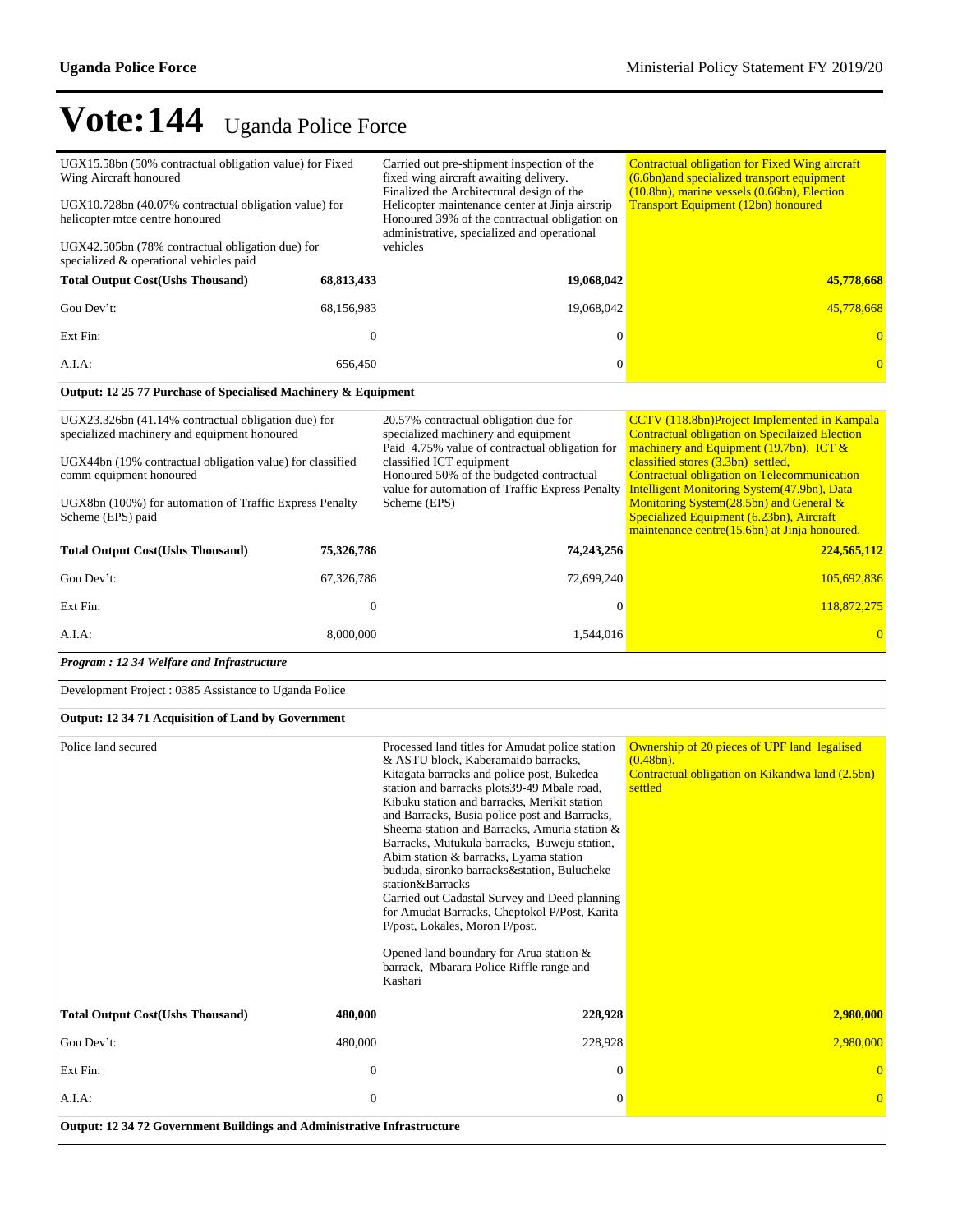| $UGx14.3bn$ (29% contractual obligation) for construction of<br>420 apartments in Naguru staff housing project, UGx1bn for<br>Motor Vehicle Maintenance Centre at Namanve and UGx<br>0.3bn (50%) for Lyantonde police station honoured. |                                                    | Continued with construction of the Motor<br>Vehicle Maintenance Centre at Namanye<br>(phase II)(80% complete)- Roofing, cladding,<br>Installation of rolling gates.<br>Continued with the construction project of the<br>420 staff apartments at Naguru (1 block<br>completed, 3 blocks roofed, 3 super structures<br>complete).<br>Completed the Substructure of Lyantonde<br>police station | 05 Police Apartments at Naguru(20.9bn); Motor<br>vehicle maintenance center in Namanye, Regional<br>workshops in Soroti & Mbarara(3.5bn); Lyatonde<br>(0.35bn), Luuka & Namutumba (1.2bn) Police<br>station constructed and Kibuli -CID hqtrs (1.8bn)<br>renovated for CID PTS |  |  |  |  |  |  |  |
|-----------------------------------------------------------------------------------------------------------------------------------------------------------------------------------------------------------------------------------------|----------------------------------------------------|-----------------------------------------------------------------------------------------------------------------------------------------------------------------------------------------------------------------------------------------------------------------------------------------------------------------------------------------------------------------------------------------------|--------------------------------------------------------------------------------------------------------------------------------------------------------------------------------------------------------------------------------------------------------------------------------|--|--|--|--|--|--|--|
| <b>Total Output Cost(Ushs Thousand)</b>                                                                                                                                                                                                 | 15,600,000                                         | 5,525,698                                                                                                                                                                                                                                                                                                                                                                                     | 28,150,000                                                                                                                                                                                                                                                                     |  |  |  |  |  |  |  |
| Gou Dev't:                                                                                                                                                                                                                              | 5,600,000                                          | 2,744,075                                                                                                                                                                                                                                                                                                                                                                                     | 28,150,000                                                                                                                                                                                                                                                                     |  |  |  |  |  |  |  |
| Ext Fin:                                                                                                                                                                                                                                | $\overline{0}$                                     | $\mathbf{0}$                                                                                                                                                                                                                                                                                                                                                                                  |                                                                                                                                                                                                                                                                                |  |  |  |  |  |  |  |
| A.I.A:                                                                                                                                                                                                                                  | 10,000,000                                         | 2,781,624                                                                                                                                                                                                                                                                                                                                                                                     | $\overline{0}$                                                                                                                                                                                                                                                                 |  |  |  |  |  |  |  |
|                                                                                                                                                                                                                                         | Development Project : 1107 Police Enhancement PRDP |                                                                                                                                                                                                                                                                                                                                                                                               |                                                                                                                                                                                                                                                                                |  |  |  |  |  |  |  |
| <b>Output: 12 34 72 Government Buildings and Administrative Infrastructure</b>                                                                                                                                                          |                                                    |                                                                                                                                                                                                                                                                                                                                                                                               |                                                                                                                                                                                                                                                                                |  |  |  |  |  |  |  |
| Budaka District Police Headquarters completed and Phase I of Tiling, external works ongoing for Budaka<br>Staff house constructed                                                                                                       |                                                    | Police Station.<br>Mobilized materials for Construction of Budaka<br>Staff house-A 6-units block of 2 bedrooms<br>each housing 6 families                                                                                                                                                                                                                                                     | Budaka Barracks completed and construction of<br>Bukedea, Sironko, Kole and Kween police<br>stations embarked on compliant to disability and<br>elderly needs at Shs 1.7bn and Sironko, Bukedea<br>and Ngora barracks cognizant of women and<br>children needs at Shs 1.2bn    |  |  |  |  |  |  |  |
| <b>Total Output Cost(Ushs Thousand)</b>                                                                                                                                                                                                 | 400,000                                            | 200,000                                                                                                                                                                                                                                                                                                                                                                                       | 3,020,700                                                                                                                                                                                                                                                                      |  |  |  |  |  |  |  |
| Gou Dev't:                                                                                                                                                                                                                              | 400,000                                            | 200,000                                                                                                                                                                                                                                                                                                                                                                                       | 3,020,700                                                                                                                                                                                                                                                                      |  |  |  |  |  |  |  |
| Ext Fin:                                                                                                                                                                                                                                | $\overline{0}$                                     | $\mathbf{0}$                                                                                                                                                                                                                                                                                                                                                                                  |                                                                                                                                                                                                                                                                                |  |  |  |  |  |  |  |
| A.I.A:                                                                                                                                                                                                                                  | $\overline{0}$                                     | $\overline{0}$                                                                                                                                                                                                                                                                                                                                                                                | $\overline{0}$                                                                                                                                                                                                                                                                 |  |  |  |  |  |  |  |
| Output: 12 34 75 Purchase of Motor Vehicles and Other Transport Equipment                                                                                                                                                               |                                                    |                                                                                                                                                                                                                                                                                                                                                                                               |                                                                                                                                                                                                                                                                                |  |  |  |  |  |  |  |
| UGX 2.3bn covering 4.2% of the value of contractual<br>obligation for PRDP administrative, specialized and<br>operational vehicles honoured.                                                                                            |                                                    | Honoured 2.33% of the budgeted contractual<br>obligation value on PRDP operational and<br>specialized vehicles.                                                                                                                                                                                                                                                                               | Transport equipment procured at Shs 0.88bn for<br>prompt response to distress calls by the wanainchi<br>covering refugee camps in the PRDP Areas as<br>well                                                                                                                    |  |  |  |  |  |  |  |
| <b>Total Output Cost(Ushs Thousand)</b>                                                                                                                                                                                                 | 2,300,000                                          | $\bf{0}$                                                                                                                                                                                                                                                                                                                                                                                      | 880,000                                                                                                                                                                                                                                                                        |  |  |  |  |  |  |  |
| Gou Dev't:                                                                                                                                                                                                                              | 2,300,000                                          | $\mathbf{0}$                                                                                                                                                                                                                                                                                                                                                                                  | 880,000                                                                                                                                                                                                                                                                        |  |  |  |  |  |  |  |
| Ext Fin:                                                                                                                                                                                                                                | $\overline{0}$                                     | $\mathbf{0}$                                                                                                                                                                                                                                                                                                                                                                                  | $\overline{0}$                                                                                                                                                                                                                                                                 |  |  |  |  |  |  |  |
| A.I.A:                                                                                                                                                                                                                                  | $\overline{0}$                                     | $\mathbf{0}$                                                                                                                                                                                                                                                                                                                                                                                  |                                                                                                                                                                                                                                                                                |  |  |  |  |  |  |  |

### **X. Vote Challenges and Plans To Improve Performance**

#### **Vote Challenges**

The following are the challenges/shortfalls for FY 2019/20:

#### RECURRENT

1. Criminal Investigation and Intelligence: The CID is seriously underfunded to fully carry out detection and investigations of crimes to conclusion. With the current funding of UGX 11.5bn, it can only investigate 5,500 at an average of UGX 2.1m per case of the 100,000 (40,000 serious crimes and 60,000 misdemeanor) cases recorded annually CID is incapacitated and cannot quickly investigate all cases registered. On average, CID needs shs.2.1m to complete investigating a capital offence. This means of the 40,000 capital offences, CID requires on average shs.84bn to facilitate quality investigations. The shortfall includes underfunding of Shs.30bn for crime intelligence operations and counter terrorism activities. This requires heavy funding to deter and curtail criminals before the act. With the limited funds for investigations, this has led to buildup of 105,017 backlog cases which requires an amount of shs.220.5bn to clear.

2. Feeding in Operations: Personnel who are deployed in operations outside their homes have to be fed and the funds are not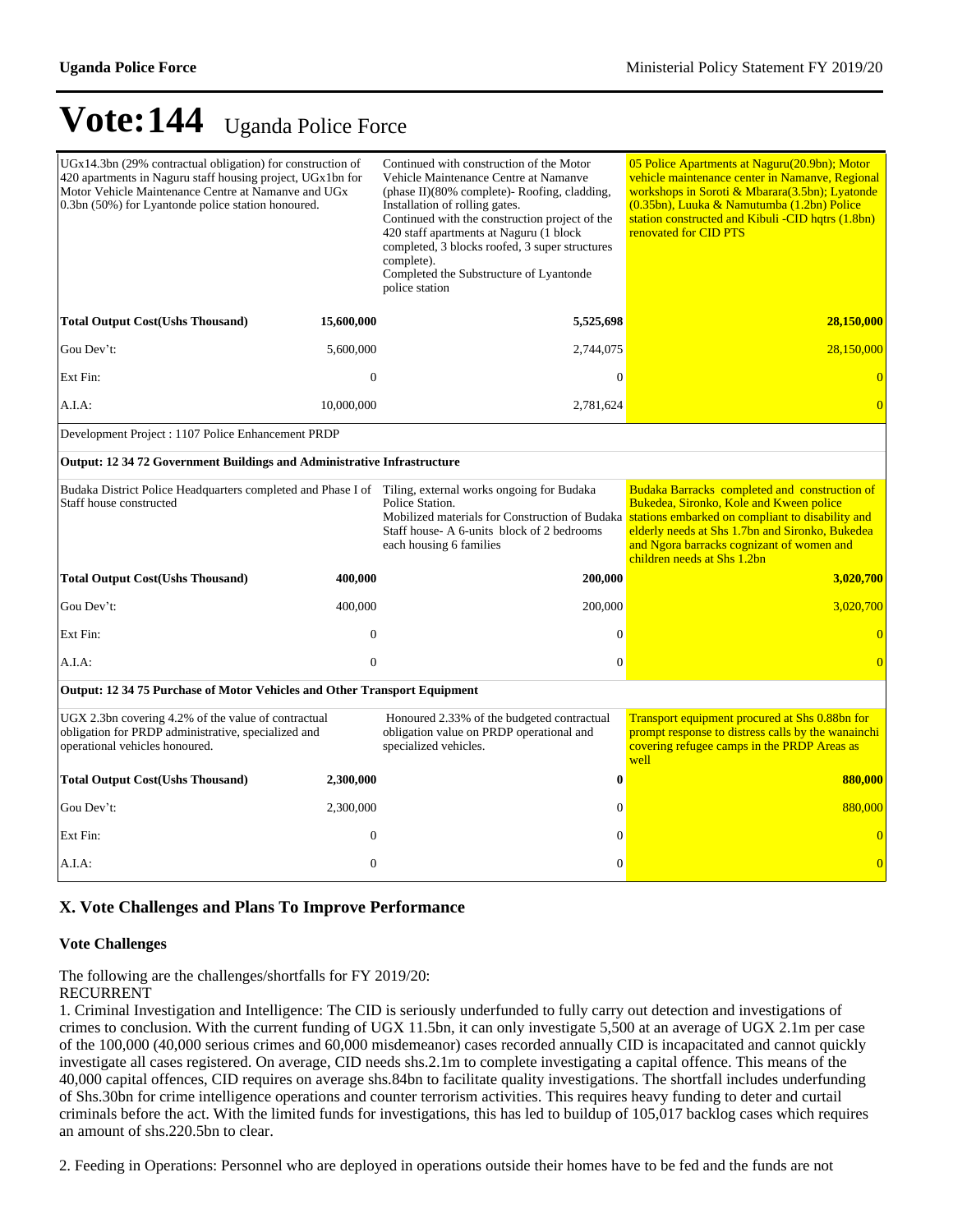adequate. Currently the feedable strength is 25,000 personnel and this requires additional shs.21.9bn

3. Fuel, Oil and lubricants: The fleet size has increased to 1524 vehicles, 5830 motor cycles, 53 vessels and 3 helicopters without a commensurate increase in funds for fuel, maintenance and repairs. With the expansion of UPF services that require motorization, there is need for additional Shs 13.609bn for fuel.

4. Capacity Building: Sspecialized and advanced skills training is required in all Directorates of the police to enhance personnel skills and professionalism. The training budget needs to be restored to shs.15bn annually to meet the training needs as opposed to shs.7bn which is currently being provided.

5. Utilities (Electricity & Water): The numbers of entitled officers increased by 9,000 in the barracks and the cost of utilities has gone up. High cost of utilities due to increases in manpower and utility tariffs have left police barracks in blackouts thus posing security and safety risks for the barracks dwellers including exposure to disease vulnerabilities due to water outages. An additional budget is required as follows; electricity to be increased from shs. 16.24bn to shs.24.4bn and water from shs.11.09bn to shs.21bn.

6. Arrears & Outstanding bills: Outstanding bills and arrears brought forward from the previous financial years have had the first call on the budget releases and therefore substantially reduces the recurrent budget available for operations. The arrears are emanating from the following:

\* Inadequate budget provision (45% of ideal budget) which is exacerbated by increased demand for police services and training needs that arose out of rectification needs, terror threats, phased training of former Local Administration Police, sophistication of crime

\* Increased personnel strength and equipment without commensurate budget for basic operational requirements such as feeding in operations, utilities, fuel, maintenance of vehicles, sanitation, telecommunications just to mention but a few

\* Increased operations such as during post election period, the influx of refugees in the North West and Rwenzori areas.

\* Violent Crimes: Waves of public disorders, strikes, Defiance campaigns, cultural/clan clashes, road carnage, kidnaps and violent crimes that have to be responded to immediately lead to accumulation of arrears.

 $*$  Total arrears as at 30th June 2018, is shs.161bn (feeding  $-$  38bn, consumables  $-$  1bn, stationery  $-$  0.82bn, uniforms  $-$  shs.4.2bn, fuel shs.12.6bn, maintenance shs.6.6bn, electricity  $-$  shs.40.9bn, water  $-s$ hs.20.6bn, rent  $-$  shs.2.2bn, medical  $-$  shs.0.158bn, advertising  $-$  shs.0.462bn, training  $-$  shs.2.8bn, hotel bills  $-$  shs.1bn, travel abroad  $-$  shs.0.09bn, civil maintenance  $-$  shs.6bn, contractual obligation  $-$  shs.7.7bn, SACCO  $-$  shs.14.2bn, court awards and compensations  $-$  0.890bn)

7. Police Strength. Despite increase in demand for police services ,the Police: Population ratio has remained poor at 1:930 as compared to the international recommended standard which is 1:500. Coupled with the attrition rate estimated at 1,000 per year, the ratio is continually increasing until stop gap measures are instituted.

8. Repair and maintenance of vehicles: The current Police fleet need to be in a good mechanical condition for their optimal functionality in operations. So far, 297 vehicles and 957 motorcycles are grounded. The Shs 6.515bn provided in the budget can only suffice to maintain and repair the fleet for one quarter of FY considering that it has already started depreciating. The increase in the fleet has not been accompanied with commensurate funds for fuel and repairs. The fleet has started depreciating and requires budget for repairs. So far, 204 vehicles and 339 motorcycles are grounded due to lack of repairs. This requires an amount of shs.4bn to bring them back to functionality.

9. Stationery and printing services: the stationery Shortage of stationery at police units is a source of corruption, dissatisfaction, loss of confidence and ultimately affects police image as it dents police-public partnership. Additional shs.0.821bn is required.

10. Compensations. The cost of compensations and court awards was originally handled by the Ministry of Gender, Labour and social development and the Attorney General. These court awards carry an interest element in them to which the Institution has no funding currently. The current financial requirement to settle these awards and compensations is shs.1.1bn.before accumulation of interest.

11. ICT requirements. The modernization of Government services into computer-based operations comes with a cost in the procurement of ICT hardware, maintenance and consumables. The different Police districts/ divisions (129) on average require 15 cartridges per quarter which amounts to 1,935at a rate of shs.350,000 which totals to shs.2.7bn in a year, an additional funding on the current allocation.

12. The 2021 General Elections: The phased requirement to secure 2021 General Election is Shs 64.206bn in FY 2019/20. Shs 40bn (Shs 19.651bn to ctater for recruiment, training, clothing and maintenance of vehicles) and Shs 20.348bn to cater for specialized machinery and equipment) has been provided leaving a shortfall of 24.206bn.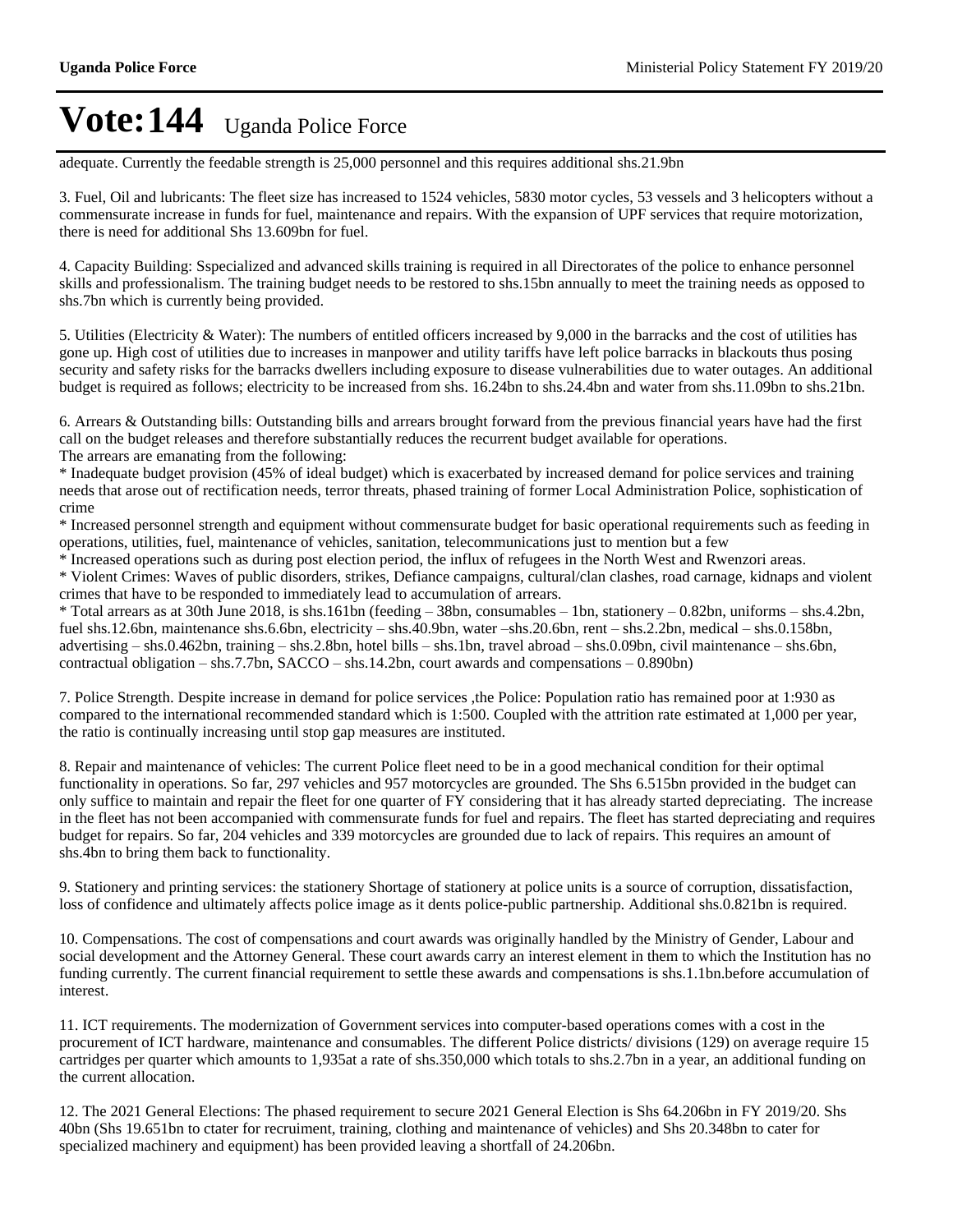### **CAPITAL**

1. Staff Housing project: The project is to construct 1,020 apartments comprising 17 blocks. Each block consists of 60 units costing UGX 6.9bn due to increased material costs. The provision of Shs 41.5bn leaves Shs 59.5bn to construct the 1,020 units. Currently Uganda Police houses 24% of the 39,422 entitled staff (PPC-IP) and with the proposed recruitment of 10,000PPCs, the accommodation gap will fall to 19.14% housed. Police requests government to have a deliberate affirmative intervention to solve this acute accommodation problem through budget support.

2. Operation & Maintenance systems: UPF has only one mechanical workshop in Kampala for small vehicles and lacks maintenance facilities for heavy trucks, specialized equipment, marine vessels, and aircrafts. Additional resources are not provided for the maintenance after procurement and end up increasing costs on the available limited resources. These equipment require maintenance for optimum utilization and safety hence the need for:

a) A mariner for vessel maintenance at Shs 37.750bn

b) ICT maintenance workshop at Shs 4.000bn

c) Four regional vehicle maintenance centers at Shs11.900bn. So far, shs 2.5bn has been provided to commence construction of 2 regional workshops.

Limited maintenance facilities (O&M) lead to ineffective maintenance schedules thus affecting mobility and functionality of transport and specialised equipment

#### **Plans to improve Vote Performance**

In order to Increase access to quality police services for the entire population, UPF will:

Improve infrastructure (office and residential accommodation and maintenance facilities).

Strengthen community engagement in crime prevention through the community policing model of neighbourhood watch, popular vigilance, "Mayumba Kumi" and intelligence-led investigations.

Implement the UPF Anti-corruption strategy, Improve customer care and Strengthen disciplinary mechanisms

Recruit & train 10,000 (30%F) PPCs to improve police-population ratio

Recruit 2,000 (400F) personnel into CID annually for 5 years to bridge case workload gap

Establish Regional Human Rights offices to improve observance of human rights.

Ensure functionality and mobility of vehicles, helicopters and specialized machinery and transport through timely maintenance. Achieve force multipliers through Capacity building (Career development, command & leadership, refresher and specialized training).

Provide duty free building materials and IGAs to ameliorate police personnel welfare

Enhance intelligence-led policing to minimize pressure on limited resources for investigations

Invest in Force multipliers (motorized visibility and Radio communications)

Leverage ICT/CCTV usage for efficiency, cost reduction, time saving, easy access to information and contemporary management of sophisticated crime.

Rationalized utilization of funds and adherence to work plans.

Embrace pre- paid platforms for utilities and fuel.

Revive the '999 system' at—response centres in the central business district of Kampala and Wakiso

Establish regional Command centres and tollfree lines to ease reporting of violent crimes including women murders and Kidnap cases.

Enhance Intelligence deployment in the areas of heightened crime and Night deployment (both foot and motorized) in the crimeprone areas

Strengthening neighbourhood watch by re-introducing Mayumba kumi community policing approach

Train 500 (40F) CID officers in Diploma in Law at LDC

Undertake 1st responder training for 2500 (250F) (SOCO, Medical, CID and 999 patrol officers)

Recognize and reward good performance thus improving policing standards and image

#### **XI Off Budget Support**

### **Table 11.1 Off-Budget Support by Sub-Programme**

N/A

### **XII. Vote Cross Cutting Policy And Other Budgetary Issues**

**Table 12.1: Cross- Cutting Policy Issues**